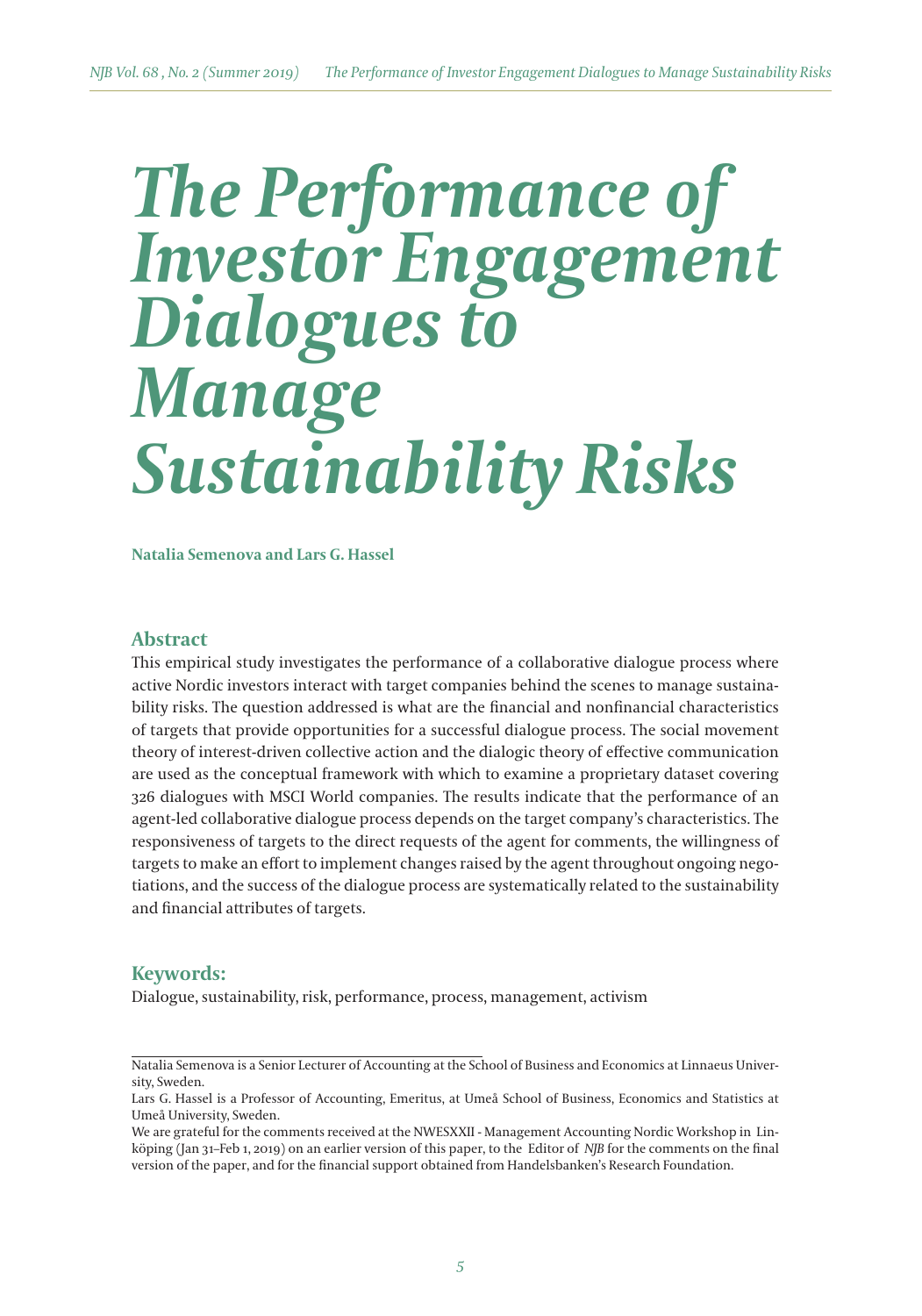## **1. Introduction**

Institutional investors pursue an active ownership role in pressuring MSCI World index companies to improve sustainability practices (Goranova and Ryan, 2014; Gifford, 2010; Rehbein et al., 2004). The sustainable and responsible investment (SRI) strategies of active ownership include private engagement dialogues, shareholder resolutions, and voting at annual general meetings (AGM) (Eurosif, 2016; PRI, 2016; Rehbein et al., 2004; David et al., 2007; Yamahaki and Frynas, 2016; Logsdon and van Buren, 2009; Bauer et al., 2014; McDonnell et al., 2015). Studies claim that many active SRI investors interact with companies in their portfolios behind the scenes and out of sight from media scrutiny (Barko et al., 2018; Logsdon and Buren, 2009; Rehbein et al., 2013). This literature defines a private dialogue as a process in which companies and active investors engage in ongoing negotiations to manage material sustainability risks (Logsdon and Buren, 2009). Most previous large-scale empirical studies have investigated dialogues aiming to withdraw shareholder resolutions on sustainability risks prior to an AGM. The existence of large US databases on shareholder resolutions and the well-established tradition of investor activism through resolutions may explain the large-scale empirical studies that examine the performance of dialogues as a withdrawal strategy, indicating the willingness of the target to implement the request in the resolution to satisfy the objectives set by the activists (David et al., 2007; Cundill et al, 2018; Rojas et al., 2009; Proffitt and Spicer, 2006; Tkac, 2006; Monks et al., 2004).

This study focuses on the performance of hidden activism in the form of direct dialogues between institutional investors and global companies in relation to sustainability risks prior to or independent of a shareholder resolution (Barko et al., 2018; Bauer et al., 2014; Dimson et al., 2015; Goodman et al., 2014; Hoepner et al., 2018; Rehbein et al., 2013). There are relatively few broad-scale studies

due to the lack of data and public transparency in the dialogue process. Prior studies employ proprietary databases on thematic private engagements by sole institutional investors who primarily target domestic, blacklisted companies with the objective of enhancing financial performance by demanding improvements in sustainability practices (Dimson et al., 2015; Bauer et al., 2014; Hoepner et al., 2018; Barko et al., 2018). In exploring the performance of this form of unobservable activism, researchers examine the effects on the external financial and sustainability outcomes of targets by assuming an economic perspective on active ownership. There is evidence that successful dialogues improve accounting performance and governance (Dimson et al., 2015), sales growth and portfolio returns (Barko et al., 2018), and reduce downside risks (Hoepner et al., 2018). The outcomes and success of the private engagement dialogue are, however, shaped by the performance of dialogues at the process level, including the actions of, the reactions to and interactions among, activists or their agents and target companies (Goranova and Ryan, 2014). The internal performance of the dialogue can reflect (1) the extent and frequency of private interactions in the form of leters, phone calls, and meetings, (2) the nature of an interaction, (3) the length of a dialogue sequence, (4) the responsiveness of targets to activist contacts, (5) and the willingness of targets to take action and make the changes required by activists. This paper shifts the focus of engagement dialogues from the impact of activism on company-level aggregated financial outcomes to examining the internal performance of the dialogue process and its determinants.

This paper advances previous empirical studies in the following ways. It explores the internal performance of the dialogue process related to environmental, social and corruption incidents when a company has violated social norms, such as UN Global Compact principles. The dialogue process is led by a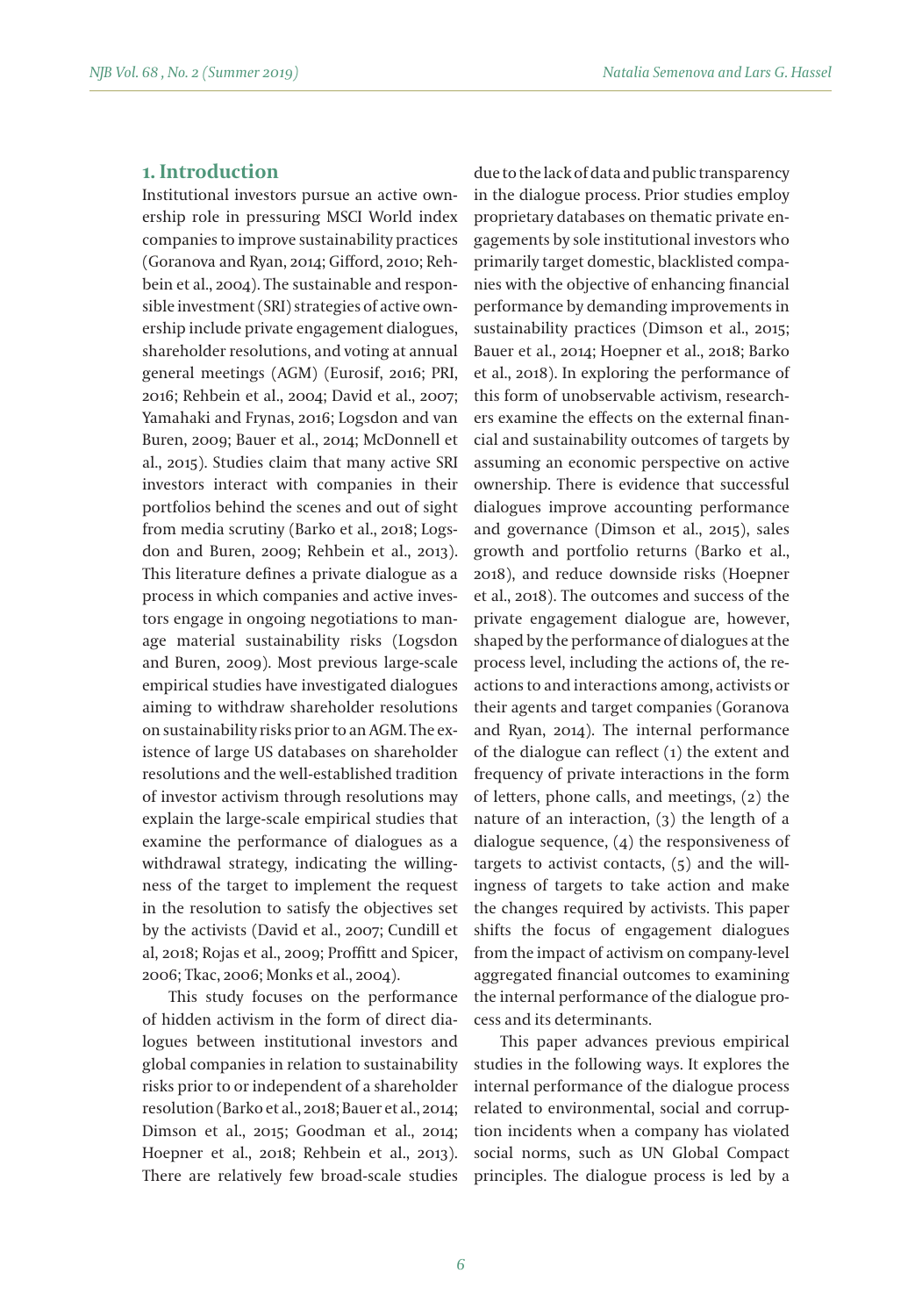professional agent in collaboration with Nordic institutional investors who use this form of SRI activism to pursue changes in portfolio companies across countries in order to manage sustainability risks trigged by incidents. The study introduces internal performance measures for the dialogue process, such as responsiveness, progress, and success, in order to assess the efficacy of the dialogue in interactions between targets and the engagement agent. The responsiveness and progress measures relate to the responses and actions of targets, and the success measure captures the end result of the dialogue process. Social movement theory is adopted as a starting point to explain whether the state of targets can facilitate the performance of the dialogue process when the primary objective is sustainability changes in targets and not short term financial performance. A dialogic theory then explicitly provides insights into interactive communications that can bring about meaningful and sustainable transformation of target companies through dialogic processes. This study also extends current sustainability accounting research into company-stakeholders interactions and economics-based motivational factors to improve sustainability operations in companies by focusing on the performance of collaborative dialogues between companies and active investors in order to influence the management of sustainability risks (Lisi, 2015; Afreen and Kumar, 2016; Murray et al., 2010).

The study describes in detail the collaborative dialogue process led by the agent who acts on behalf of Nordic institutional investors. This part of the paper provides the key stages of the dialogue process used by Nordic activist investors, said to be oriented more to long-term value rather than short-term profit (Poulsen et al., 2010; Thomsen and Conyon, 2012; Lekvall, 2018). Interacting with global MSCI World companies across borders brings complexities to the dialogue process carried out by the agent on behalf of their Nordic clients. Social movement theory is applied when stakeholder influence on company sustainability performance is likely to form as the collective, interest-driven action of active owners to encourage companies take action for social change. The study empirically investigates the specific financial and nonfinancial characteristics of the targets, presenting their opportunities for a successful dialogue. Company-specific characteristics can guide the investors when selecting target companies for a dialogue process.

The reminder of this study is organized as follows. Sections 2 and 3 present the features of the dialogue process model, summarize the theoretical framework of the paper, review the prior research on private engagement and active ownership, and develop hypotheses. Sections 4 and 5 describe the data and sample, and provide empirical evidence of the company-specific determinants of the internal performance of dialogues. Section 6 concludes the paper.

## **2. The dialogue process**

The term "dialogue" is used to describe the process of interactions between investors and companies that are conducted in private to deal with risks related to sustainability incidents. The objective of the process is, in collaboration with management, to improve the sustainability performance and transparency of the target company. This terminology is in line with that used by Logsdon et al. (2009), Rehbein et al. (2013), Goranova and Ryan (2014) and Cundill et al. (2018). Dialogue can be a standalone process when large institutional investors seek to exercise influence via their voice and gain access to a company's management (Gifford, 2010; Cundill et al., 2018). Alternatively, dialogue can be part of a broader engagement process, and be a precursor to a shareholder proposal (Bauer et al., 2015; Cundill et al., 2018). To provoke activists into commencing dialogue there must be a serious environmental or social issue, such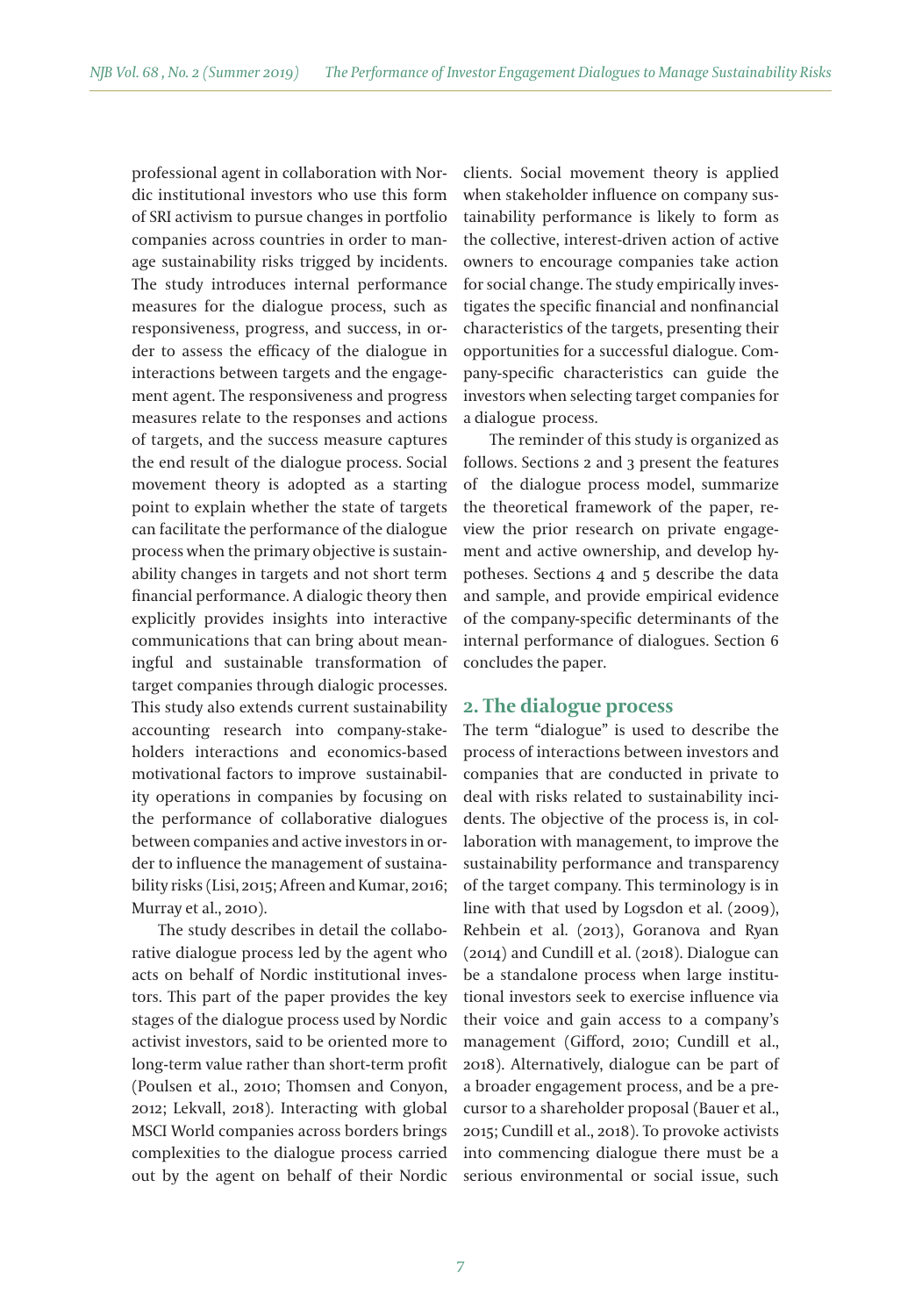as an alleged violation of social norms (e.g., the UN Global Compact principles) in the form of a sustainability incident (Logsdon and Buren, 2009). A recent and material sustainability incident triggers investors to enter into dialogue with a portfolio company to provide urgent support for the management of sustainability risks (Hoepner et al., 2017; Dimson et al., 2015). The underlying rationale of the engagement is that a dialogue not only affects the target's current sustainability performance, but also serves as a mechanism to avoid similar risk-inducing incidents in the future (Hoepner et al., 2017). The expectation is that a dialogue can provide support in achieving the changes pursued by activist investors, and provide opportunities to negotiate solutions to address sustainability risks (Goranova and Ryan, 2014; Logsdon and Buren, 2009; Rehbein et al., 2013).

In this study, an established professional agent specializing in SRI services without managing the underlying financial assets of clients conducts private, direct, constructive and continuous dialogues with the target company on behalf of Nordic institutional investors, and with the continuous involvement of the owners in the process. An engagement platform is used to share information on the dialogue process. Investors make individual and collaborative engagement decisions on the platform, and the agent acts as coordinator of the active owners. The preliminary step in initiating a dialogue is to identify a sustainability incident and alert the investor to a concern, bring the incident to the atention of active owners, and select the incident and target company on behalf of the investors. Examples of sustainability incidents can include the use of child labor in the value chain, corruption-related bribery in different countries, water pollution, and violations of labor rights. On behalf of the investors, and in continuous collaboration with the investors on the engagement platform, the agent then enters into a direct and continuous dialogue

with the target company.

In the first stage of the dialogue process, the target company is alerted to the investor concerns about the incident. More details about the incident are then collected from the target company and the pre-engagement status of the target is established. In the second stage of the dialogue process, the agent summarizes the results of the initial dialogue to determine the responsiveness of the target and the verifiable actions taken on the reported violation. If the incident is not addressed sufficiently, or at all, by the target company, the dialogue will continue. In the third stage, an invitation is extended to the target management to attend a meeting for further consultation. In the fourth stage, the agent formulates the goal of the dialogue, the action plan for the investors, and a recommendation for further actions. The changes that investors demand are made explicit in the dialogue, in order to improve transparency and the sustainability performance of the target. When the goal of a dialogue is achieved, the dialogue process is considered successful and closes, however, if dialogue fails to provide satisfactory results and is unsuccessful from the owner's perspective, the process can move into visible (public) activism, such as a shareholder proposal to the AGM. Another option is to exclude the target from the portfolio of the activists. The overall objective of the dialogues is to improve the sustainability policy and transparency to enhance the sustainability performance of the target.

## **3. Hypothesis development**

To explore the performance of the dialogue process, this study will adopt social movement theory and dialogic theory as a theoretical lens. The social movement theory suggests that social activism aims to change the social practices of target companies by challenging the legitimacy of existing social responsibilities with new suggestions based on moral principles or pragmatic business concerns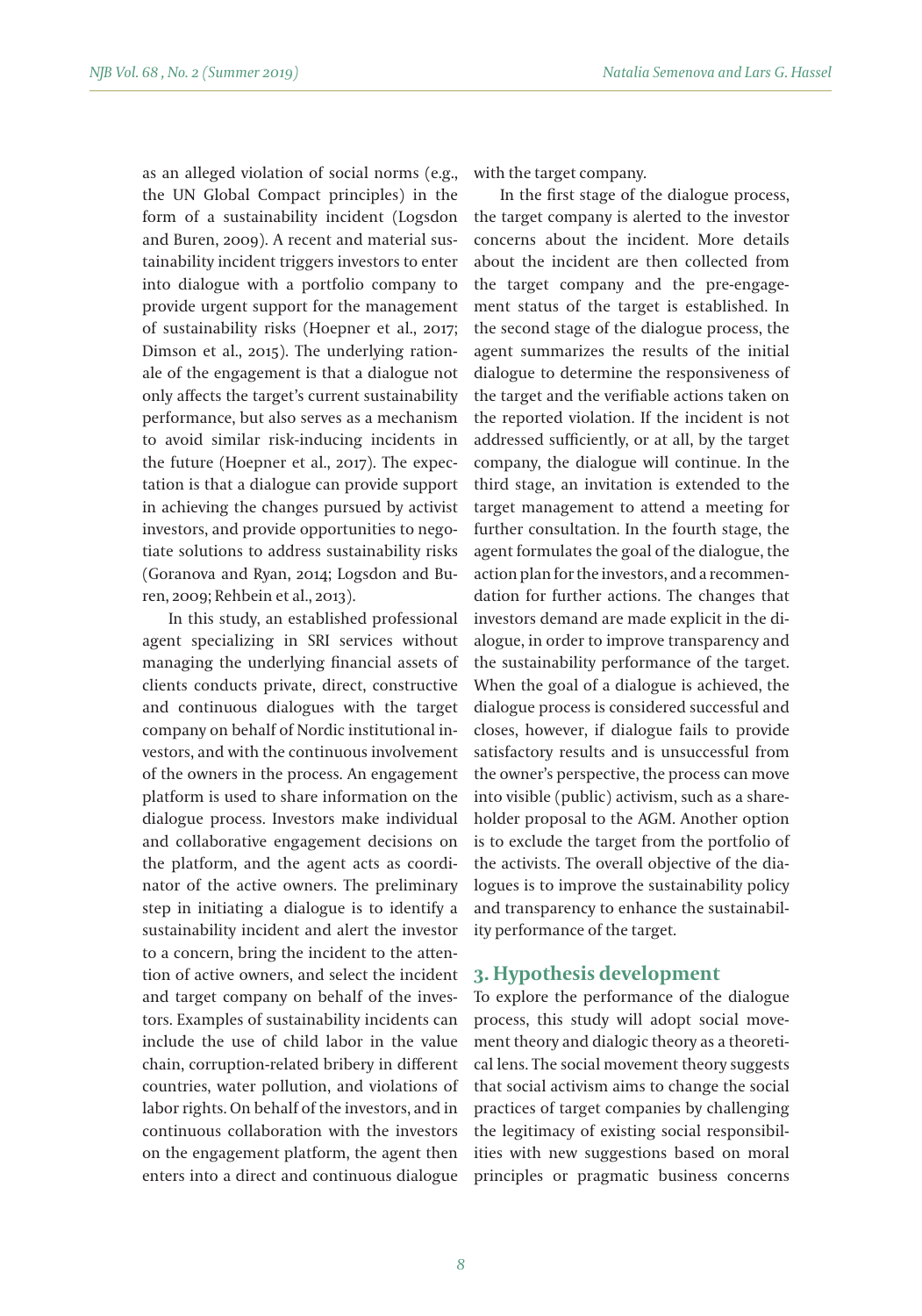(Judge et al, 2010; Lee and Lounsbury, 2011). Activists can support companies in managing sustainability risks and finding new business opportunities to improve financial performance and governance. In effect, the atributes of companies are likely to reflect opportunities in a social movement process, and facilitate company responsiveness to the challenges in the movement. Social movement is likely to arise when the actions of owners are collective, and there is some degree of coordination, shared identity and continuity (Cundill et al., 2018; Lee and Lounsbury, 2011). In this study, the collaborative actions of Nordic institutional investors are coordinated and managed by the agent who uses the Engagement Forum online platform, which aggregates opinions, efforts and experience to impose pressure for a social change.

The dialogic theory is a new theoretical perspective on accounting that strengthens the arguments of the social movement theory in relation to dialogue process being a meaningful and effective communication tool for serving social change. The dialogic theory explicitly argues that "organizations should engage with stakeholders and publics to make things happen, to help make beter decisions, to keep citizens informed, and to strengthen organizations and society" (Taylor and Kent, 2014, p.388). Dialogic engagement is defined as a negotiated exchange of ideas and opinions between companies and investors to facilitate value sharing, healthy conversation, mutual understanding, and relationship maintenance in order to make decisions that can create social capital (Taylor and Kent, 2014; Uysal, 2018). A relational orientation of dialogic engagement emphasizes that active and engaged interactions involve a meaning-making process to articulate the social demands of stakeholders to companies and facilitate progressive social change (Bebbington et al., 2007; Taylor and Kent, 2014). In line with the social movement theory, the dialogic theory states that communications

require a specific environment in which the dialogue process can take place to maintain the alignment between social norms and a company's practices, and enhance the longterm survival capacity of the company (Taylor and Kent, 2014; Uysal, 2018). Company-level configuration can also facilitate dialogic communication.

The social movement theory has been supported in prior studies of a target's responsiveness to the outcomes of formal and visible forms of investor activism on shareholder resolutions. Lee and Lounsbury (2011) empirically confirmed that the specific features of target companies make them superior in responding to social challenges, such as pressures to enhance their environmental performance. Reid and Toffel (2009) found that US companies that have been targeted by shareholder resolutions on environmental issues are more likely to increase transparency and publicly disclose information to the Carbon Disclosure Project. Clark, Bryant, and Griffin (2017) focused on social issue resolutions and found that companies are likely to respond to engagements. Focusing on the link between company sustainability performance and dialogic theory, Uysal (2018) provides evidence that companies are likely to develop and facilitate dialogic website communication with investors in order to improve their sustainability practices. This study will be extended from public shareholder resolutions and dialogic engagement in web-based stakeholder relations, to hidden private dialogues led by the agent as a social movement.

Drawing on past empirical research (Barko et al., 2018; Dimson et al., 2015; Rehbein, et al., 2004; Uysal, 2018), this study examines the company characteristics that can determine the internal performance of the dialogue process to improve the sustainability practices of the target company when a sustainability incident prompts an agent to collectively act on behalf of the institutional investors. Prior research finds support that a company's financial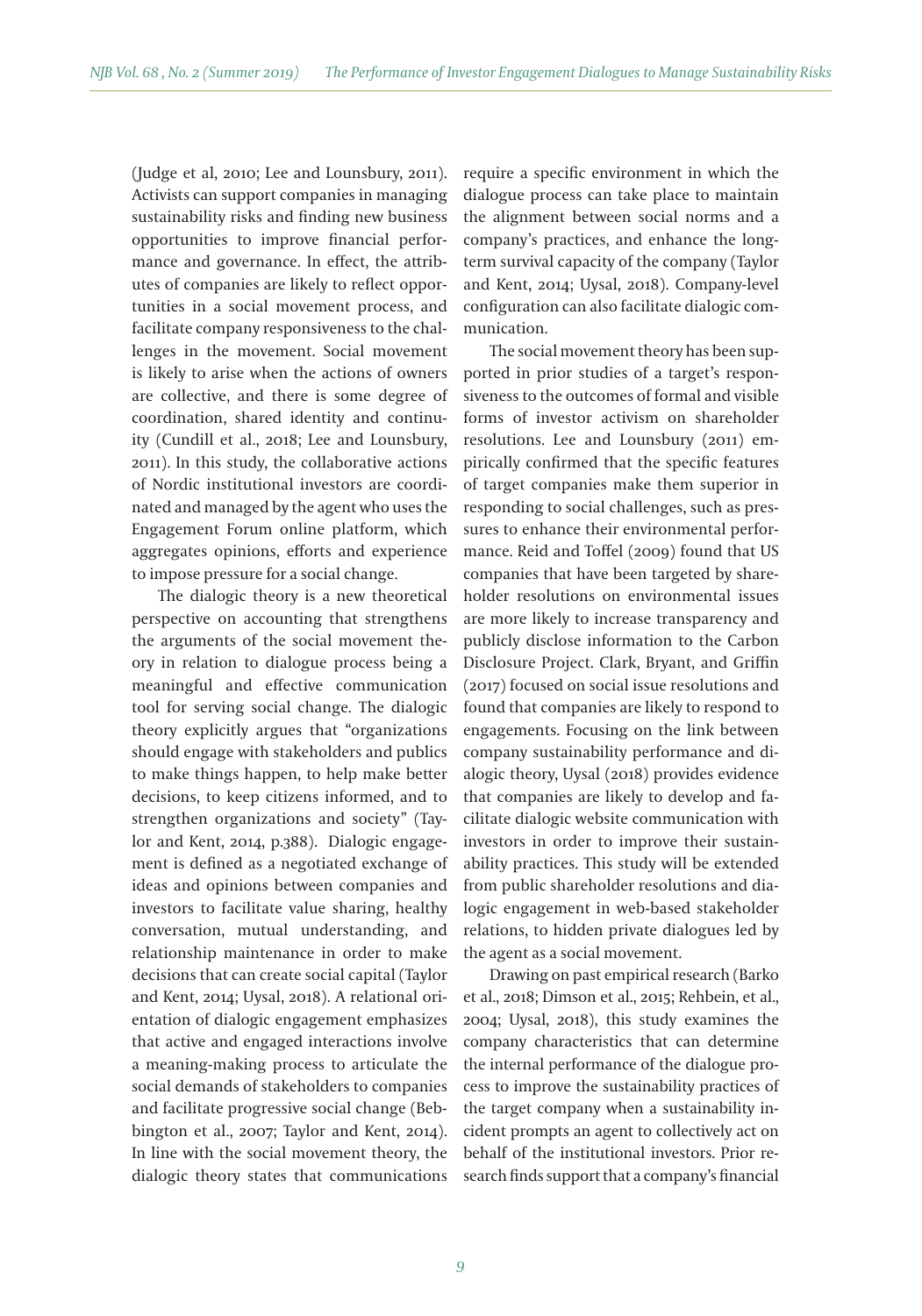and sustainability performance and size influence the outcomes of social activism and facilitate dialogic communication (Goranova and Ryan, 2014; Goranova et al., 2016; Rehbein et al., 2004; Uysal, 2018). Large companies can benefit from their economies of scale and resource capacity in social movement change and relationship-building efforts (Rehbein et al., 2004; Dimson et al., 2015; Goranova and Ryan, 2014; Lee and Loundsbury, 2011; Uysal, 2018). Their actions and responsiveness to dialogues are driven by high visibility, social exposure, and reputational concerns. Rehbein et al. (2013) report that larger companies are more likely to invite shareholders to dialogue that follows the submission of a shareholder resolution. Dimson et al. (2015) find that an asset manager engages on environmental, social and governance concerns with larger companies, and they are likely to make the changes demanded by the asset manager. Therefore, the following hypothesis is proposed.

Hypothesis 1. The size of the target company is positively related to the performance of the dialogue process.

Another factor that can affect the performance of the dialogue process is the sustainability performance of the target company (Goranova et al., 2016; Goranova and Ryan, 2014; Rehbein et al., 2013). Starks et al. (2017) suggest that long-term investors prefer high sustainability profile companies, suggesting that their interest in long-term value affects sustainability. Rehbein et al. (2013) argue that companies with good sustainability performance tend to be more interested in implementing the sustainability changes raised by social activists. Companies with strong sustainability practices operate from a more powerful position that is based on already developed productive interactions with stakeholders to influence external social movement change. Heath (2006) and Eesley and Lenox (2006) found that companies with good sustainable practices are more likely to communicate and engage with their stakeholders. Similarly, McDonnell et al. (2015) argued that more socially responsible companies are likely to adopt social movement practices and become more receptive to activist challenges over time. Thus, the following hypothesis is proposed.

Hypothesis 2. The sustainability performance of a target company is positively related to the performance of the dialogue process.

Based on prior large-scale empirical research into engagement effects, the financial performance of the target company has been found to drive the company response and incentive for making social movement changes (Bauer et al., 2015; Dimson et al., 2015; Goranova and Ryan, 2014). In this tradition, companies with high market performance are likely to have the financial capacity to respond to activism and adopt social movement demands, as they prefer to hold higher levels of stock prices (Dimson et al., 2015; Bauer et al., 2014; Brav et al., 2008; Poulsen et al., 2010). Companies that have the resources to address sustainability concerns are also more likely to prioritize social movement. Judge et al. (2010) found that the profitability of target companies positively facilitates the adoption of changes demanded by social activists. Dimson et al. (2015) showed that target companies experience improved profitability after successful engagements in relation to sustainability improvements with the potential for financial benefits. Uysal (2018) found that profitable companies facilitate more dialogic communication with stakeholders. Thus, we posit the following hypothesis.

Hypothesis 3. The accounting and market performance of the target company are positively related to the performance of the dialogue process.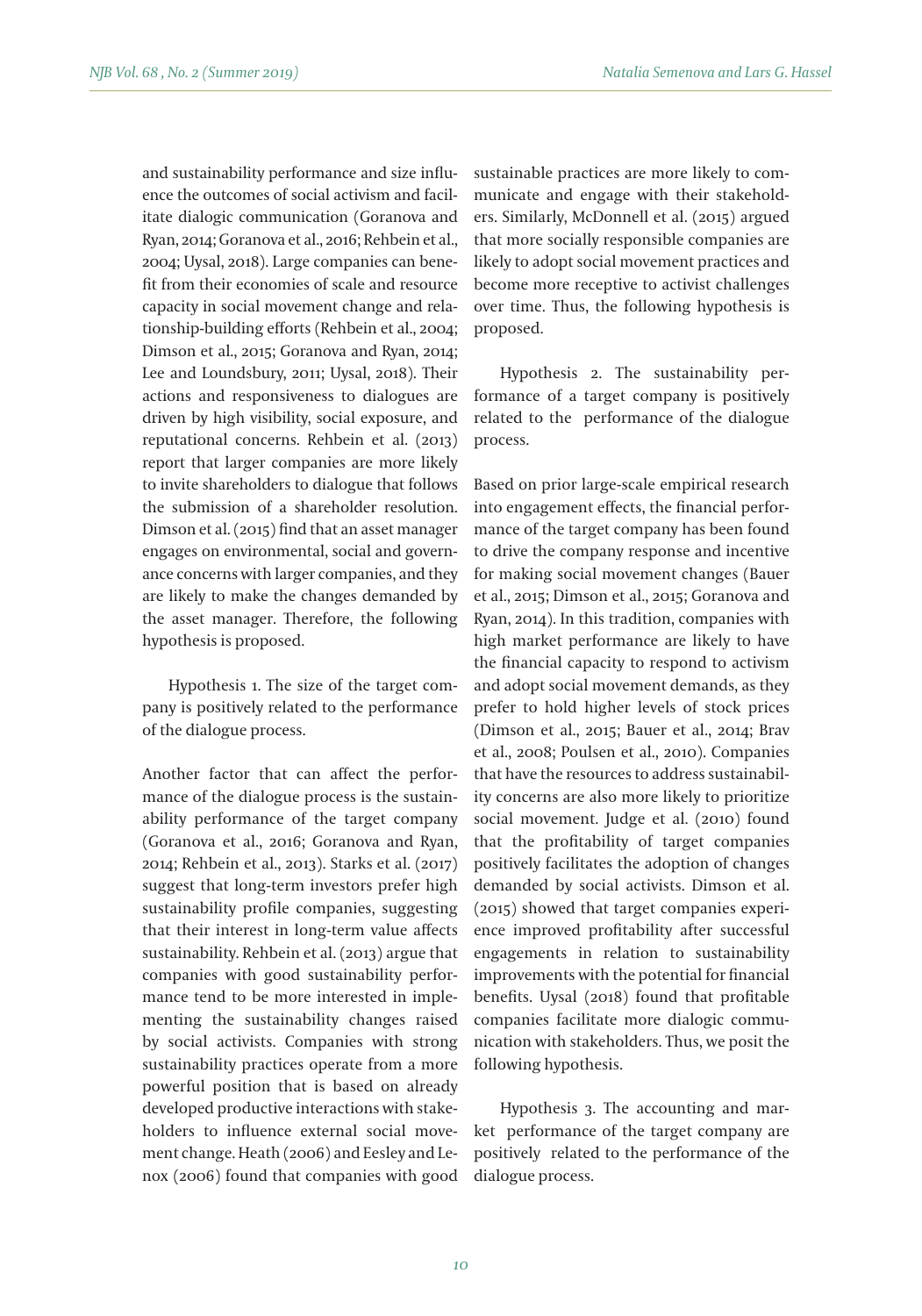| <b>DISTRIBUTION OF DIALOGUES</b> |               |          |              |  |  |
|----------------------------------|---------------|----------|--------------|--|--|
| <b>Sustainability Risk</b>       | Num. of cases | % Sample | % Successful |  |  |
| Environment                      | 68            | 20.86%   | 38.24%       |  |  |
| Human rights                     | 131           | 40.18%   | 19.08%       |  |  |
| Labor rights                     | 103           | 31.60%   | 35.92%       |  |  |
| Corruption                       | 24            | 7.36%    | 37.50%       |  |  |
| Total                            | 326           | 100.00%  | 29.75%       |  |  |

#### **TABLE 1** Summary of Dialogues

# **4. Method**

## 4.1 Sample and data collection

The sample is based on 326 dialogues with 267 companies between 2005 and 2013. The data was obtained from the agent database of dialogue records, and aggregated with Thomson Reuters's data on company characteristics using ISIN code and company name. Table 1 shows the distribution of dialogues across sustainability risks. 71.78% of dialogues are associated with the social risks of human and labor rights. Dialogues on environmental risk represent 20.86%, and dialogues on corruption risk constitute 7.36%. In Table 1, the dialogue processes are categorized as successful or unsuccessful. A dialogue is classified as successful if the dialogue goal is achieved and the dialogue process is ended. The other dialogues are classified as unsuccessful. Success is, on average, achieved in 29.75% of dialogues. Dialogues on the environment, labor rights and corruption risks have success rates of 38.24%, 35.92%, and 37.50%, respectively.

## 4.2 Dependent variables

The performance measures of the dialogue process are the dependent variables. The set of performance measures relates to response and progress ratings and an indicator of success. The response rating indicates how well the target company responds to a request from the agent for comments throughout the dialogue process. The progress rating indicates how well the dialogue is progressing; how the target company makes an effort to implement the changes demanded by the agent on behalf of active owners. Response and progress performance measures are rated by the agent and based on a numerical scale ranging from one (low performance) to five (high performance). Response and progress ratings for each dialogue process are obtained from the agent's records. The success rate is a dummy variable that indicates whether the dialogue process is successful or unsuccessful.

### 4.3 Independent variables

The independent variables operationalize the distinct, main characteristics of companies: company size, sustainability performance, accounting performance and market performance. Following Dimson et al. (2015), company size is measured by a company's market value. Accounting and market performance are operationalized by return on assets (ROA) and Tobin's *Q*. A company's ROA evaluates operating performance and gives an estimate of its profitability and efficiency (Guenster et al., 2006). Tobin's *Q* is a market-derived measure that reflects expected future gains and captures the tangible and intangible values of a company.

Sustainability performance is operationalized by annual third-party assessments—including ESG performance, and ESG transparency ratings — that come from the Thomson Reuters ASSET4 database. Ratings are based on a numerical scale ranging from 100 (good performance) to 0 (poor performance). The total sustainability performance rating is based on the environmental, social and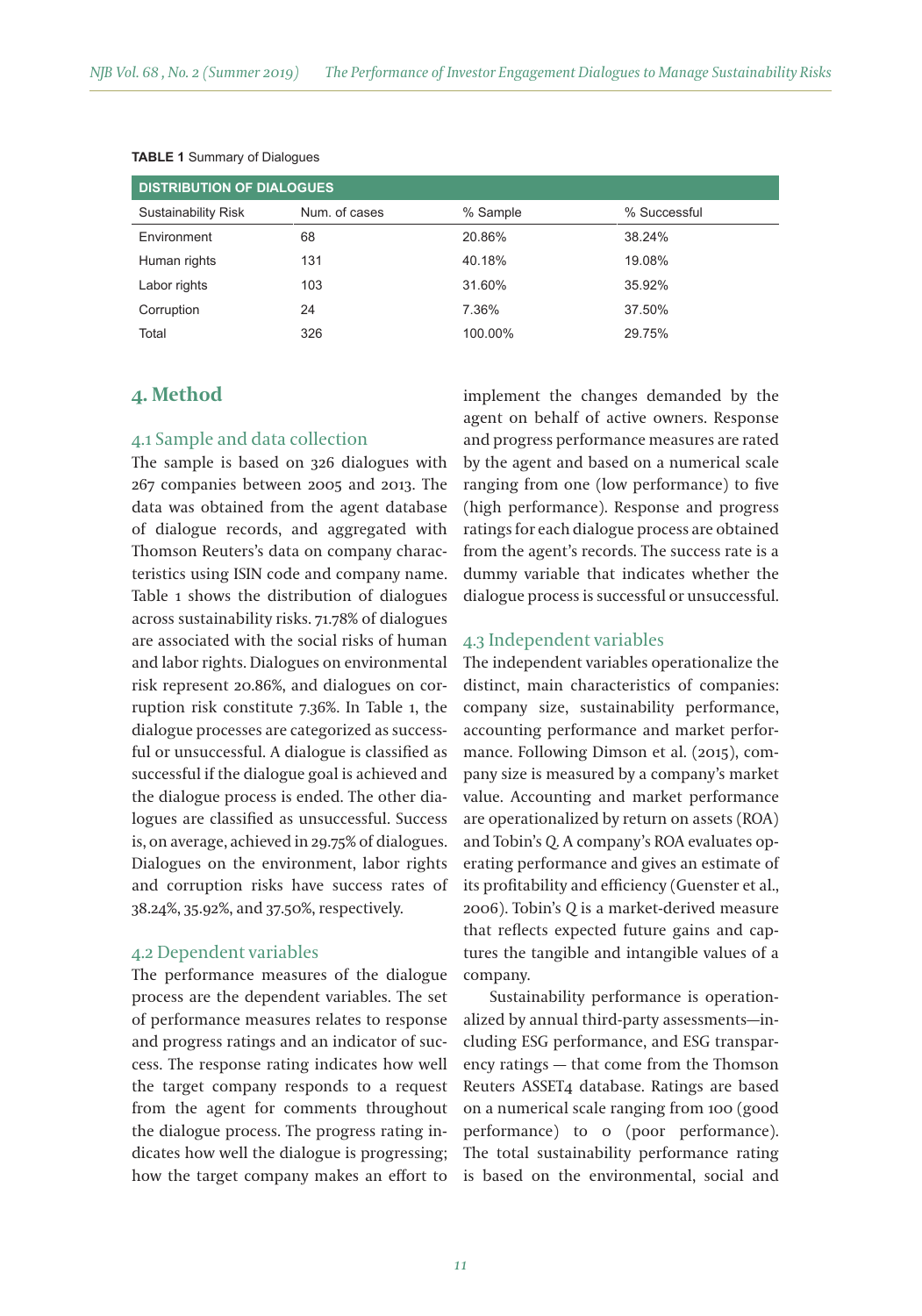corporate governance (ESG) sub-ratings. Examples of sustainability categories included in the sustainability performance rating are emission reduction, resource reduction, product innovation, employment quality, health and safety, and diversity. The sustainability transparency rating is based on the integration/vision and strategy category, which reflects a company's capacity to convincingly show and communicate the integration of sustainability dimensions in decision-making processes. The sustainability transparency rating includes the publication of sustainability information in specific reports, disclosure of an annual Global Reporting Initiative report, provision of assurance on sustainability disclosure, a policy for communicating transparently on sustainability issues, and the integration of sustainability factors in the annual report to name the material dimensions of the transparency rating.

## 4.4 Control variables

Control variables are also included in the analysis. The study draws on the groups of company characteristics (i.e., maturity, discretionary spending and capital structure) used in the model of Dimson et al. (2015) to examine the characteristics of the target companies in the year before the engagement. The control variables include company age, sales growth, leverage, and capital expenditure. The study also controls for the number of dialogues for each target company, and the length of dialogue.

## 4.5 Analytical procedure

When testing the performance measures of response and the progress of dialogue process, the study runs a multivariate regression of the following type:

 $DLAL\_PERF_{it} = b_0 + b_1 SIZE_{it} + b_2 LARGE\_PERF_{it} +$  $b_{\scriptscriptstyle{3}} A G E_{\scriptscriptstyle{ii}} + b_{\scriptscriptstyle{4}} G R O W T H_{\scriptscriptstyle{ii}} + b_{\scriptscriptstyle{5}} L E V E R A G E_{\scriptscriptstyle{ii}} + b_{\scriptscriptstyle{6}} C A P E X$  $b_{ij} + b_j INTENS_{it} + b_s LENGTH_{it} + e_{it}$  (1)

The dependent variable is the performance measure of dialogue process (i.e., response or progress) for a dialogue *i*, and *t* indicates time periods for each dialogue. Following Bauer et al. (2015), the study treats each dialogue as a single observation in the empirical analysis. All of the independent and control variables are defined in the appendix. The parameters of the Model (1) are computed using robust, clustered standard errors adjusted for misspecification of the model and intra-cluster correlation with clustering along a dialogue dimension (Cameron and Trivedi, 2005). The method is applied to account for the potential non-independent and non-identical distribution of errors because we have pooled time periods of data for each dialogue over the dialogue period.

We estimate a logistic regression to test the performance measure of the success of the dialogue process. The logistic regression model to estimate the likelihood of success of dialogue process is specified as follows:

 $Prob(SUCCESS_{ii} = 1) = b_0 + b_1 SIZE_{ii} + b_2 LARGE\_PER$  $F_{it} + b_{j} AGE_{it} + b_{j} GROWTH_{it} + b_{j} LEVERAGE_{it} +$  $b_{\delta}$ CAPEX<sub>it</sub> + b<sub>7</sub>INTENS<sub>it</sub> + b<sub>8</sub>LENGTH<sub>it</sub> + e<sub>it</sub>(2)

The dependent variable is an indicator variable that equals one if dialogue *i* is successful and zero if unsuccessful, and *t* indicates time period for each dialogue. All of the independent and control variables are defined in the appendix.

Logistic regression uses maximum likelihood estimation and accounts for the non-normal distribution of errors associated with the binary dependent variable of performance of dialogue (Pacheco and Dean, 2015; Hair et al., 2014). The results of the logistic regression include odds ratios and marginal effects (Reid and Toffel, 2009). The marginal effects are estimated at the mean of all other variables (Reid and Toffel, 2009). The parameters of the Model (2) are estimated using robust standard errors that are corrected for some misspecification of the model with clustering along a dialogue dimension in order to account for the potential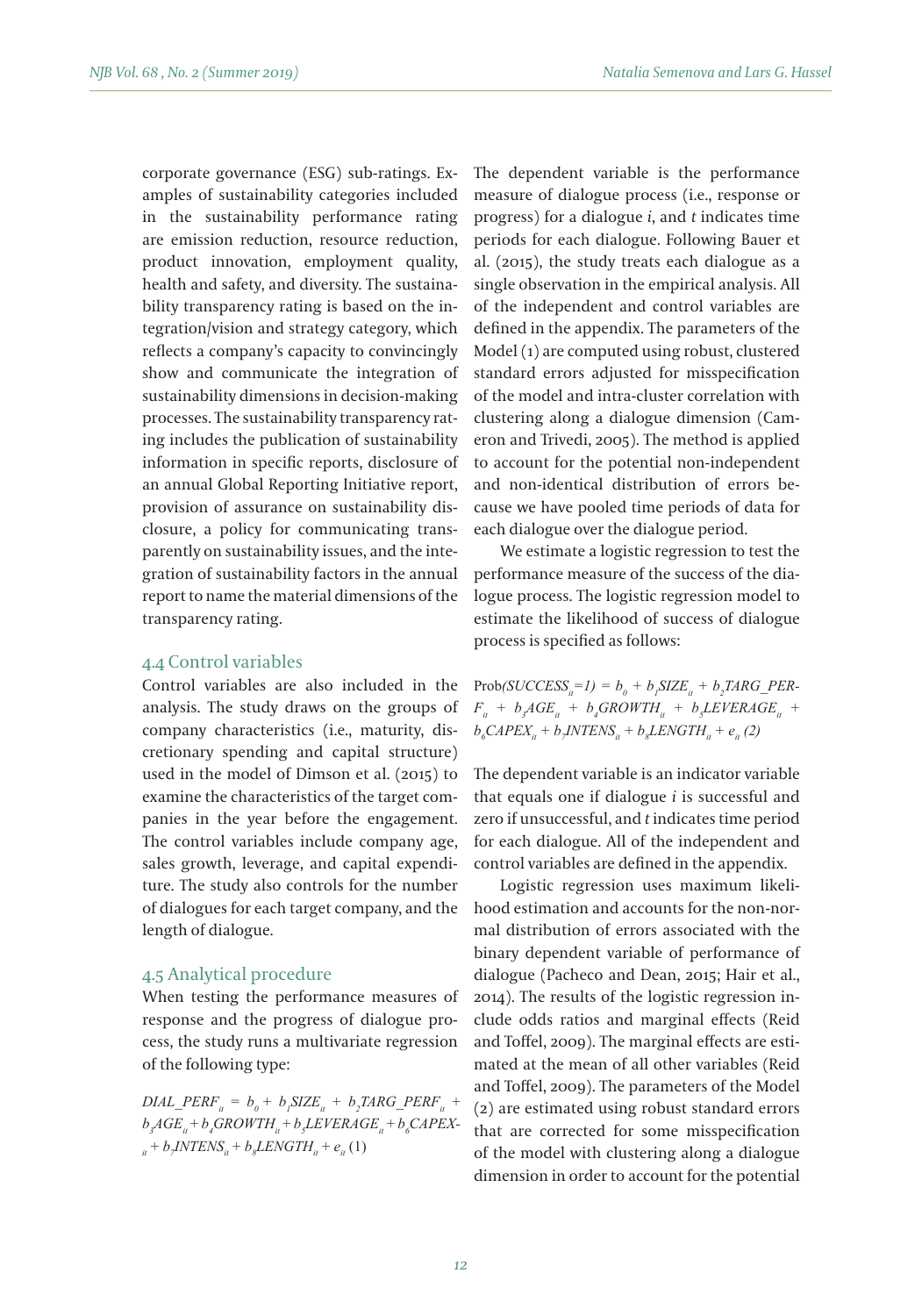#### **TABLE 2** Descriptive Statistics, Correlations, and Univariate Tests

|                  | Mean  | SD    |
|------------------|-------|-------|
| <b>RESPONSE</b>  | 3.21  | 1.06  |
| <b>PROGRESS</b>  | 2.98  | 1.09  |
| SIZE             | 8.68  | 1.20  |
| <b>SUST PERF</b> | 56.84 | 24.06 |
| SUST TRANSP      | 55.86 | 32.07 |
| <b>ROA</b>       | 0.12  | 0.08  |
| <b>TOBINQ</b>    | 0.40  | 0.24  |
|                  |       |       |

Panel A: Descriptive Statistics

#### Panel B: Correlations

| Variables          |               | $\overline{2}$ | 3             | 4            | 5             | 6             |               | 8    |
|--------------------|---------------|----------------|---------------|--------------|---------------|---------------|---------------|------|
| <b>RESPONSE</b>    | 1.00          |                |               |              |               |               |               |      |
| <b>PROGRESS</b>    | 0.63(0.00)    | 1.00           |               |              |               |               |               |      |
| <b>SUCCESS</b>     | 0.13(0.00)    | 0.45(0.00)     | 1.00          |              |               |               |               |      |
| SIZE               | 0.11(0.02)    | 0.28(0.00)     | 0.16(0.00)    | 1.00         |               |               |               |      |
| SUST PERF          | 0.33(0.00)    | 0.26(0.00)     | 0.19(0.00)    | 0.53(0.00)   | 1.00          |               |               |      |
| <b>SUST TRANSP</b> | 0.32(0.00)    | 0.29(0.00)     | 0.14(0.00)    | 0.49(0.00)   | 0.79(0.00)    | 1.00          |               |      |
| <b>ROA</b>         | 0.08(0.02)    | 0.30(0.00)     | 0.18(0.00)    | 0.39(0.00)   | 0.16(0.00)    | 0.15(0.00)    | 1.00          |      |
| <b>TOBINQ</b>      | $-0.15(0.00)$ | $-0.30(0.00)$  | $-0.06(0.03)$ | -0.11 (0.00) | $-0.04(0.15)$ | $-0.09(0.00)$ | $-0.41(0.00)$ | 1.00 |

#### Panel C: Univariate Tests

| Variable           | <b>RESPONSE</b> |         | <b>PROGRESS</b> |         | <b>SUCCESS</b> |         |
|--------------------|-----------------|---------|-----------------|---------|----------------|---------|
|                    | Mean diff       | p-value | Mean diff       | p-value | Mean diff      | p-value |
| <b>SIZE</b>        | 0.70            | 0.00    | 0.87            | 0.00    | 0.48           | 0.00    |
| SUST PERF          | 21.21           | 0.00    | 12.33           | 0.00    | 7.70           | 0.00    |
| <b>SUST TRANSP</b> | 25.72           | 0.00    | 19.16           | 0.00    | 7.79           | 0.00    |
| <b>ROA</b>         | 0.03            | 0.00    | 0.05            | 0.00    | 0.03           | 0.00    |
| <b>TOBINQ</b>      | $-0.09$         | 0.00    | $-0.15$         | 0.00    | $-0.03$        | 0.03    |

Notes: Panel A displays the descriptive statistics for 326 dialogues; Panel B displays Pearson correlation coefficients among dependent and independent variables in the model. Panel C displays the univariate tests for 326 dialogues based on two samples with high and low progress and response performance and two samples with successful and unsuccessful dialogues. The t-test for differences in mean is reported in p-value. All fnancial variables are winsorized (p=0.1)

non-independent and non-identical distribution of errors when we have pooled time periods of data for each dialogue over the dialogue period (Cameron and Trivedi, 2005).

# **5. Results**

#### 5.1 Primary tests

Table 2, Panel A, shows the descriptive sta-

tistics and univariate tests for the dialogues on sustainability risks and company-specific characteristics.

Table 2, Panel B, reports the Pearson correlation coefficients between the dependent and independent variables of Models (1) and (2). The measures of performance of the dialogue process are significantly positively related to company size, sustainability performance and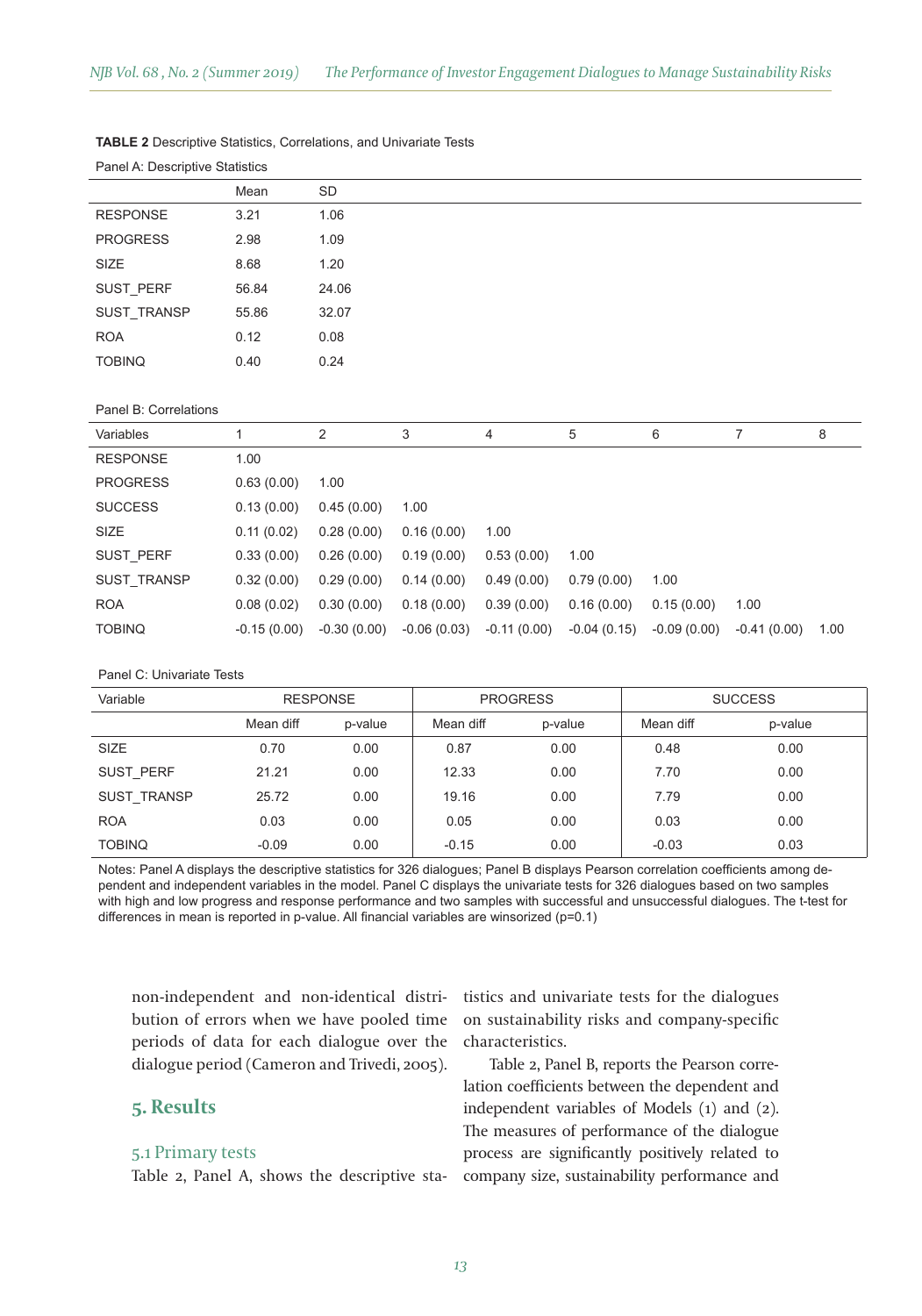transparency, and profitability, and there are significantly negative correlations with market performance. The significant correlation coefficients provide preliminary support for the hypotheses of the relationships between company characteristics and the internal performance of dialogues. The results of Spearman correlation coefficients are not materially different from those reported above (not reported).

Table 2, Panel C, displays the results of univariate t-tests for the differences in company characteristics at high and low performance of dialogues. High performance is defined at the highest values, four and five. Low performance is defined at the lowest values, two and one. The *t*-tests reveal that companies with high values for response and progress are significantly larger and have significantly higher sustainability performance, sustainability transparency, and ROA and lower Tobin's Q, relative to low values for response and progress. Successful dialogues also are significantly larger and have significantly higher sustainability performance, sustainability transparency, and ROA and lower Tobin's Q, relative to unsuccessful dialogues. Thus, the high performance of dialogue process is associated with larger companies, companies with good sustainability performance and transparency, more profitable companies and companies with low market performance.

Table 3 presents the results of the analysis of the company characteristics leading to good company response, progress of the dialogue process and the success of dialogues over the period of interaction. In Table 3, Panel A, the results show that company sustainability performance and transparency are positively and significantly associated with response and the progress performance of the dialogue process. Company size, sustainability performance, sustainability

| <b>TABLE 3</b> Drivers of the Performance of the Dialogue Process |  |
|-------------------------------------------------------------------|--|
| Panel A: Response and Progress Performance                        |  |

| <b>RESPONSE</b> |          |          |                                                                  |                     |          | <b>PROGRESS</b> |          |          |                     |
|-----------------|----------|----------|------------------------------------------------------------------|---------------------|----------|-----------------|----------|----------|---------------------|
| 0.089           | $-0.090$ | $-0.063$ | 0.085                                                            | 0.072               | 0.224    | $-0.095$        | 0.096    | 0.162    | 0.176               |
| (0.227)         | (0.312)  | (0.486)  | (0.276)                                                          | (0.318)             | (0.001)  | (0.363)         | (0.357)  | (0.015)  | (0.004)             |
|                 | (0.000)  |          |                                                                  |                     |          | (0.004)         |          |          |                     |
|                 |          | (0.000)  |                                                                  |                     |          |                 | (0.001)  |          |                     |
|                 |          |          | (0.849)                                                          |                     |          |                 |          | (0.014)  |                     |
|                 |          |          |                                                                  | $-0.935$<br>(0.184) |          |                 |          |          | $-2.877$<br>(0.000) |
| 0.001           | $-0.009$ | $-0.005$ | 0.001                                                            | 0.001               | 0.004    | 0.001           | 0.003    | 0.003    | 0.004               |
| (0.891)         | (0.159)  | (0.440)  | (0.911)                                                          | (0.901)             | (0.543)  | (0.889)         | (0.666)  | (0.643)  | (0.563)             |
| 0.048           | 0.149    | 0.081    | 0.031                                                            | 0.058               | $-0.108$ | $-0.030$        | $-0.049$ | $-0.372$ | $-0.075$            |
| (0.862)         | (0.594)  | (0.777)  | (0.912)                                                          | (0.835)             | (0.601)  | (0.889)         | (0.816)  | (0.102)  | (0.728)             |
| $-0.605$        | $-0.229$ | $-0.034$ | $-0.595$                                                         | 0.530               | $-0.641$ | $-0.230$        | $-0.106$ | $-0.320$ | 2.853               |
| (0.283)         | (0.693)  | (0.956)  | (0.315)                                                          | (0.619)             | (0.259)  | (0.709)         | (0.864)  | (0.593)  | (0.002)             |
| $-0.047$        | 0.029    | $-0.041$ | $-0.047$                                                         | $-0.054$            | 0.007    | 0.051           | 0.011    | 0.012    | $-0.016$            |
| (0.265)         | (0.544)  | (0.342)  | (0.271)                                                          | (0.212)             | (0.853)  | (0.210)         | (0.770)  | (0.767)  | (0.697)             |
| $-0.095$        | $-0.182$ | $-0.176$ | $-0.097$                                                         | $-0.091$            | $-0.223$ | $-0.278$        | $-0.282$ | $-0.227$ | $-0.212$            |
| (0.592)         | (0.253)  | (0.276)  | (0.587)                                                          | (0.612)             | (0.044)  | (0.007)         | (0.005)  | (0.038)  | (0.063)             |
| 0.000           | 0.000    | 0.000    | 0.000                                                            | 0.000               | 0.000    | 0.000           | 0.000    | 0.000    | 0.000               |
| (0.602)         | (0.732)  | (0.784)  | (0.587)                                                          | (0.572)             | (0.013)  | (0.023)         | (0.020)  | (0.009)  | (0.005)             |
| 2.574           | 2.784    | 3.041    | 2.582                                                            | 2.806               | 0.827    | 1.081           | 1.287    | 0.982    | 1.541               |
| (0.000)         | (0.001)  | (0.001)  | (0.000)                                                          | (0.000)             | (0.192)  | (0.252)         | (0.186)  | (0.102)  | (0.005)             |
| 787             | 686      | 686      | 785                                                              | 787                 | 788      | 687             | 687      | 786      | 788                 |
| 0.036           | 0.166    | 0.144    | 0.036                                                            | 0.046               | 0.173    | 0.178           | 0.185    | 0.204    | 0.267               |
|                 |          | 0.026    | Pariel A. Response and Progress Perionnance<br>0.016<br>$\cdots$ | 0.177<br>$\sim$     |          |                 | 0.015    | 0.011    | 2.674<br>.          |

Notes: p-values are presented in the parentheses. All reported p-values are two-tailed. A coefficient of a variable in bold indicates that the variable is statistically signifcant at least at the 10 percent level.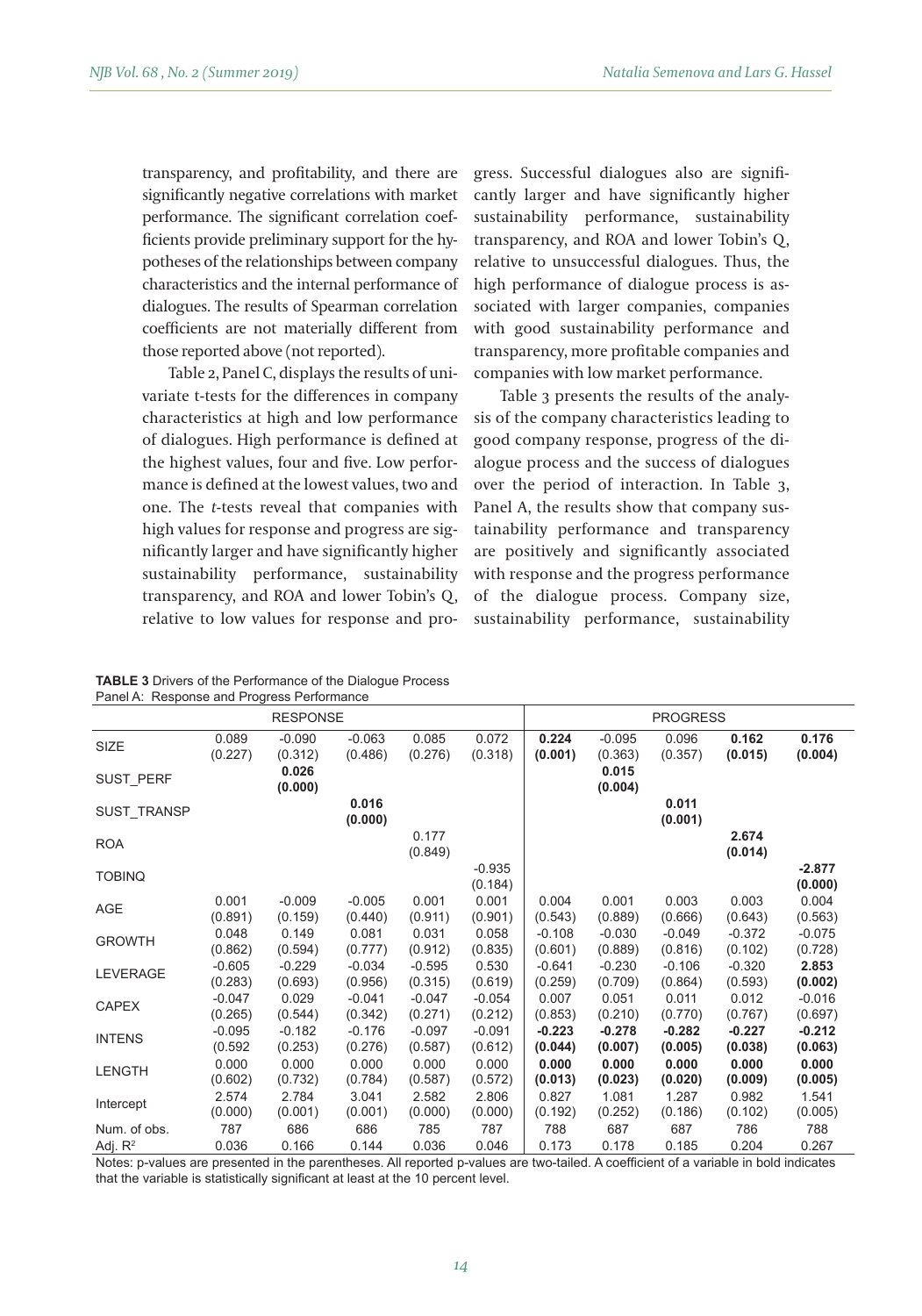|                    |                         |                         | <b>SUCCESS</b>          |                               |                               |
|--------------------|-------------------------|-------------------------|-------------------------|-------------------------------|-------------------------------|
| SIZE               | 0.162(0.145)<br>[0.038] | 0.213(0.145)<br>[0.050] | 0.209(0.136)<br>[0.050] | 0.092(0.425)<br>[0.021]       | 0.150(0.171)<br>[0.035]       |
| <b>SUST PERF</b>   |                         | 0.004(0.667)<br>[0.001] |                         |                               |                               |
| <b>SUST TRANSP</b> |                         |                         | 0.003(0.610)<br>[0.001] |                               |                               |
| <b>ROA</b>         |                         |                         |                         | 3.569(0.018)<br>[0.832]       |                               |
| <b>TOBINQ</b>      |                         |                         |                         |                               | $-1.794(0.101)$<br>$[-0.418]$ |
| AGE                | 0.034(0.007)<br>[0.008] | 0.032(0.018)<br>[0.008] | 0.033(0.015)<br>[0.008] | 0.033(0.010)<br>[0.008]       | 0.033(0.008)<br>[0.008]       |
| <b>GROWTH</b>      | 0.020(0.965)<br>[0.005] | 0.225(0.657)<br>[0.053] | 0.220(0.669)<br>[0.052] | $-0.446(0.379)$<br>$[-0.104]$ | $-0.041(0.932)$<br>$[-0.010]$ |
| <b>LEVERAGE</b>    | 0.332(0.721)<br>[0.078] | 0.360(0.733)<br>[0.085] | 0.395(0.708)<br>[0.093] | 0.717(0.463)<br>[0.167]       | 2.633(0.106)<br>[0.614]       |
| <b>CAPEX</b>       | $-0.258(0.039)$         | $-0.272(0.036)$         | -0.283 (0.026)          | $-0.256(0.041)$               | $-0.274(0.040)$               |
|                    | $[ -0.060]$             | $[-0.064]$              | $[-0.066]$              | $[ -0.060]$                   | $[-0.064]$                    |
| <b>INTENS</b>      | $-0.082(0.654)$         | $-0.060(0.748)$         | $-0.062(0.735)$         | $-0.080(0.664)$               | $-0.064(0.728)$               |
|                    | $[-0.019]$              | $[-0.014]$              | $[-0.015]$              | $[-0.019]$                    | $[-0.015]$                    |
| <b>LENGTH</b>      | 0.000(0.109)            | 0.000(0.365)            | 0.000(0.361)            | 0.000(0.098)                  | 0.000(0.109)                  |
|                    | [0.000]                 | [0.000]                 | [0.000]                 | [0.000]                       | [0.000]                       |
| Intercept          | $-3.067(0.002)$         | $-3.731(0.005)$         | $-3.671(0.005)$         | $-2.963(0.004)$               | $-2.796(0.005)$               |
| Num. of obs.       | 1293                    | 1108                    | 1108                    | 1286                          | 1293                          |
| Pseudo $R^2$       | 0.076                   | 0.079                   | 0.079                   | 0.089                         | 0.083                         |
|                    |                         |                         |                         |                               |                               |

**TABLE 3** (Continued) Panel B: Success Performance

Notes: p-values are presented in the parentheses. All reported p-values are two-tailed. Parameter estimates are reported with odds ratios. Marginal effects are presented in brackets. A coefficient of a variable in bold indicates that the variable is statistically significant at least at the 10 percent level.

## **TABLE 3** (Continued)

|  |  | Panel C: Response Performance |
|--|--|-------------------------------|
|--|--|-------------------------------|

|                  |                               |                               | <b>RESPONSE</b>               |                               |                               |
|------------------|-------------------------------|-------------------------------|-------------------------------|-------------------------------|-------------------------------|
| SIZE             | 0.428(0.050)<br>[0.096]       | 0.109(0.800)<br>[0.022]       | 0.244(0.509)<br>[0.050]       | 0.417(0.069)<br>[0.093]       | 0.406(0.055)<br>[0.090]       |
| <b>SUST PERF</b> |                               | 0.090(0.000)<br>[0.018]       |                               |                               |                               |
| SUST TRANSP      |                               |                               | 0.059(0.000)<br>[0.012]       |                               |                               |
| <b>ROA</b>       |                               |                               |                               | 0.520(0.853)<br>[0.116]       |                               |
| <b>TOBINQ</b>    |                               |                               |                               |                               | $-3.102(0.096)$<br>$[-0.689]$ |
| AGE              | $-0.004(0.871)$<br>$[-0.001]$ | $-0.052(0.076)$<br>$[-0.010]$ | $-0.054(0.041)$<br>$[-0.011]$ | $-0.004(0.861)$<br>$[-0.001]$ | $-0.011(0.637)$<br>$[-0.003]$ |
| <b>GROWTH</b>    | $-0.743(0.337)$<br>$[-0.166]$ | $-1.148(0.351)$<br>$[-0.228]$ | $-1.458(0.248)$<br>$[-0.298]$ | $-0.790(0.298)$<br>$[-0.177]$ | $-0.876(0.273)$<br>$[-0.194]$ |
| <b>LEVERAGE</b>  | $-1.123(0.460)$<br>$[-0.251]$ | $-1.390(0.588)$<br>$[-0.277]$ | $-1.114(0.681)$<br>$[-0.227]$ | $-1.065(0.493)$<br>$[-0.238]$ | 2.381 (0.374)<br>[0.529]      |
| <b>CAPEX</b>     | $-0.198(0.180)$<br>$[-0.044]$ | 0.013(0.954)<br>[0.003]       | $-0.189(0.252)$<br>$[-0.283]$ | $-0.198(0.185)$<br>$[-0.044]$ | $-0.259(0.127)$<br>$[-0.058]$ |
| <b>INTENS</b>    | $-0.200(0.564)$<br>$[-0.044]$ | $-0.650(0.051)$<br>$[-0.129]$ | $-0.601(0.082)$<br>$[-0.123]$ | $-0.201(0.563)$<br>$[-0.045]$ | $-0.192(0.598)$<br>$[-0.043]$ |
| <b>LENGTH</b>    | $-0.000(0.884)$<br>$[-0.000]$ | $-0.000(0.462)$<br>$[-0.000]$ | $-0.000(0.875)$<br>$[-0.000]$ | $-0.000(0.893)$<br>$[-0.000]$ | 0.000(0.912)<br>[0.000]       |
| Intercept        | $-2.382(0.180)$               | $-3.125(0.347)$               | $-3.017(0.343)$               | $-2.356(0.184)$               | $-1.558(0.378)$               |
| Num. of obs.     | 463                           | 391                           | 391                           | 463                           | 463                           |
| Pseudo $R^2$     | 0.078                         | 0.285                         | 0.079                         | 0.078                         | 0.097                         |

Notes: p-values are presented in the parentheses. All reported p-values are two-tailed. Parameter estimates are reported with odds ratios. Marginal effects are presented in brackets. A coefficient of a variable in bold indicates that the variable is statistically significant at least at the 10 percent level.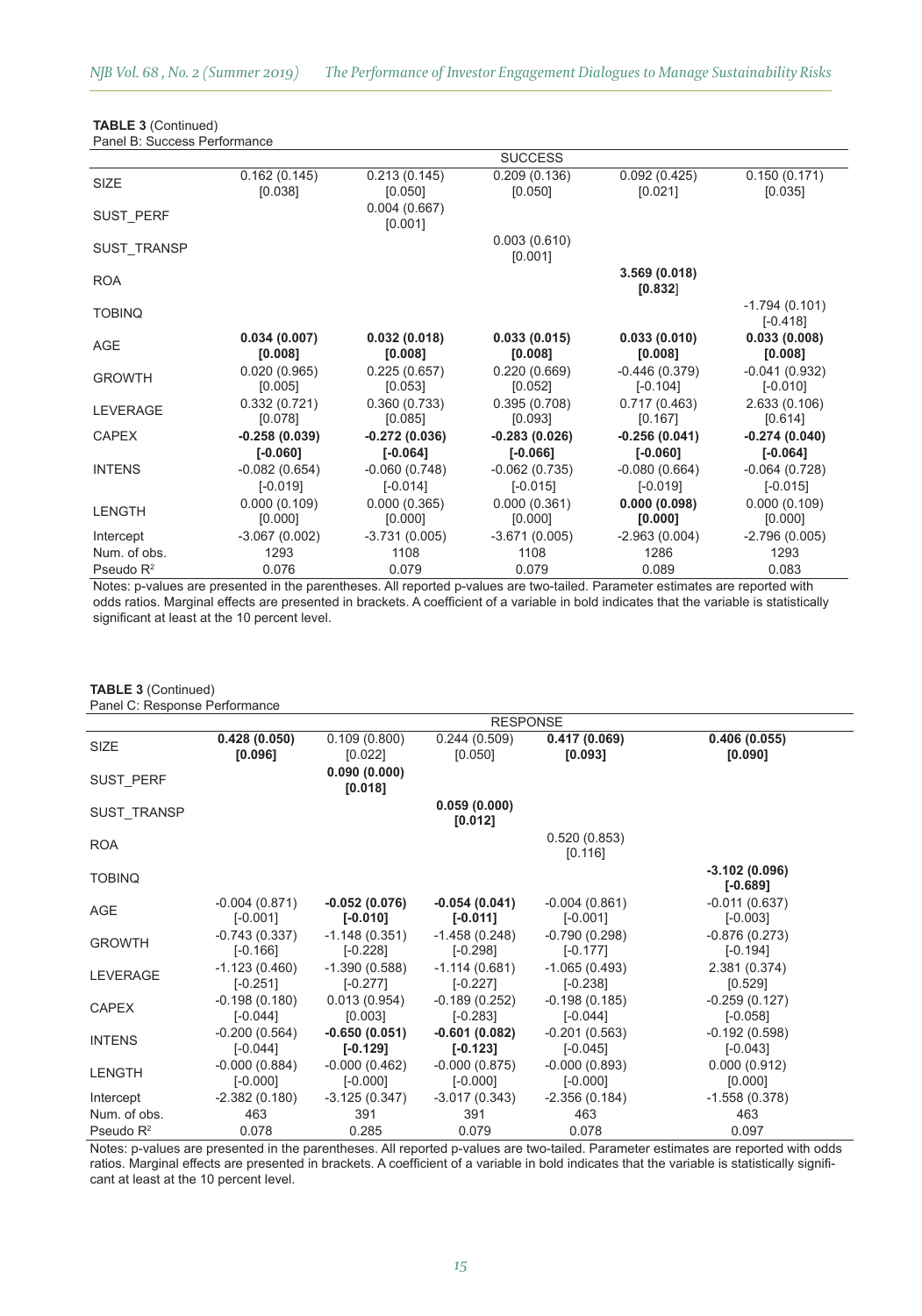|                    |                               |                               | <b>PROGRESS</b>               |                               |                               |
|--------------------|-------------------------------|-------------------------------|-------------------------------|-------------------------------|-------------------------------|
| SIZE               | 0.593(0.009)<br>[0.148]       | 0.238(0.482)<br>[0.059]       | 0.165(0.601)<br>[0.041]       | 0.464(0.048)<br>[0.116]       | 0.515(0.021)<br>[0.129]       |
| <b>SUST PERF</b>   |                               | 0.032(0.039)<br>[0.008]       |                               |                               |                               |
| <b>SUST TRANSP</b> |                               |                               | 0.034(0.004)<br>[0.008]       |                               |                               |
| <b>ROA</b>         |                               |                               |                               | 4.294 (0.106)<br>[1.074]      |                               |
| <b>TOBINQ</b>      |                               |                               |                               |                               | $-5.968(0.003)$<br>$[-1.491]$ |
| AGE                | 0.015(0.463)<br>[0.004]       | 0.013(0.555)<br>[0.003]       | 0.013(0.568)<br>[0.003]       | 0.015(0.471)<br>[0.004]       | 0.014(0.514)<br>[0.004]       |
| <b>GROWTH</b>      | $-0.640(0.329)$<br>$[-0.160]$ | $-0.647(0.396)$<br>$[-0.160]$ | $-0.272(0.725)$<br>$[-0.067]$ | $-1.067(0.141)$<br>$[-0.267]$ | $-0.613(0.421)$<br>$[-0.153]$ |
| <b>LEVERAGE</b>    | $-2.304(0.156)$<br>$[-0.576]$ | $-1.741(0.362)$<br>$[-0.431]$ | $-1.154(0.549)$<br>$[-0.286]$ | $-2.096(0.200)$<br>$[-0.524]$ | 4.436 (0.072)<br>[1.108]      |
| <b>CAPEX</b>       | 0.025(0.839)<br>[0.006]       | 0.121(0.354)<br>[0.030]       | 0.032(0.809)<br>[0.008]       | 0.022(0.883)<br>[0.005]       | $-0.077(0.567)$<br>$[-0.019]$ |
| <b>INTENS</b>      | $-0.795(0.031)$<br>$[-0.199]$ | $-0.875(0.012)$<br>$[-0.217]$ | $-0.919(0.005)$<br>$[-0.228]$ | $-0.795(0.032)$<br>$[-0.199]$ | $-0.815(0.036)$<br>$[-0.204]$ |
| <b>LENGTH</b>      | 0.000(0.268)<br>[0.000]       | 0.000(0.313)<br>[0.000]       | 0.000(0.235)<br>[0.000]       | 0.000(0.264)<br>[0.000]       | 0.000(0.324)<br>[0.000]       |
| Intercept          | $-4.765(0.008)$               | $-3.532(0.165)$               | $-3.142(0.214)$               | $-4.195(0.020)$               | $-3.099(0.074)$               |
| Num. of obs.       | 480                           | 429                           | 429                           | 480                           | 480                           |
| Pseudo $R^2$       | 0.179                         | 0.183                         | 0.214                         | 0.194                         | 0.244                         |

| <b>TABLE 3 (Continued)</b>    |
|-------------------------------|
| Panel D: Progress Performance |

Notes: p-values are presented in the parentheses. All reported p-values are two-tailed. Parameter estimates are reported with odds ratios. Marginal effects are presented in brackets. A coefficient of a variable in bold indicates that the variable is statistically signifcant at least at the 10 percent level.

transparency, and ROA are positively and significantly related to the progress performance of the dialogue process, while Tobin's Q has negative and significant relationships with the progress of the dialogue process. The progress of the dialogue process is also significantly associated a longer duration of dialogues and low intensity of dialogues per target company. Finally, Table 3, Panel B, reports the association between company-specific factors and the success of dialogues. The results show that higher operating performance and lower market performance tend to drive successful dialogues relative to unsuccessful dialogues.

The findings of the study provide support for Hypothesis 1, stating that company size is positively related to the internal performance of the dialogue process. Large companies are more likely to show better progress in the dialogue process. Hypothesis 2 is also supported. The sustainability characteristics of target companies drive the internal performance of dialogues as assessed by the response and progress performance. The results support Hypothesis 3, that accounting and market performance are associated with the performance of the dialogue process. Companies with high profitability and low market value are especially more likely to show good progress and success in the dialogue process.

#### 5.2 Robustness tests

We performed a subgroup analyses of dialogues with high/low response and progress ratings in the robust analysis. To identify the difference in the characteristics of companies, the dependent variables of target company response and the progress made by the target company are categorized into the group of high level response/progress that consists of ratings of five and four, and the group of low level response/progress that includes the ratings of zero and one. A dummy variable is coded with a value of one for the high level of response/progress and with value of zero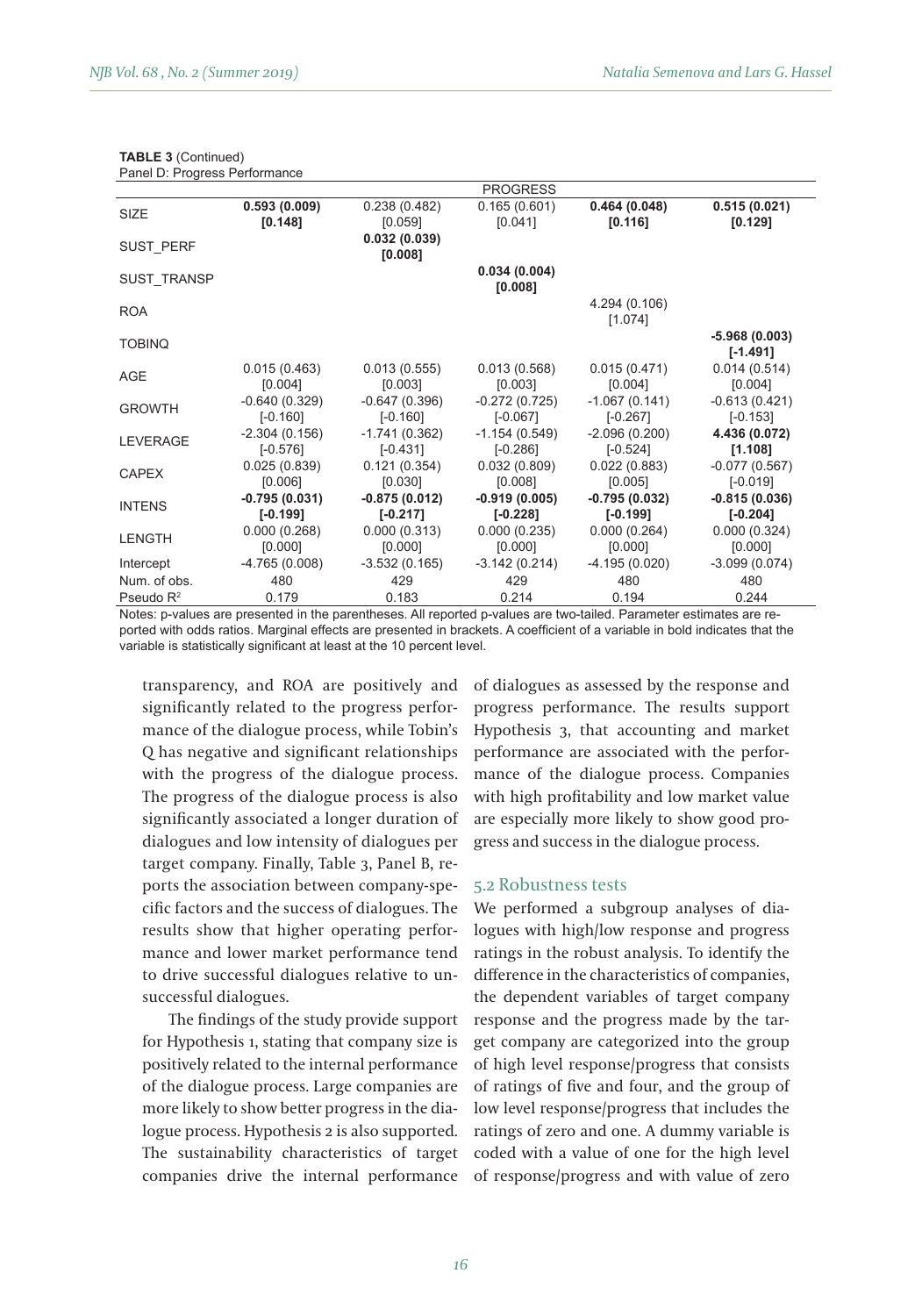for the low level of response/progress. Table 3, Panels C and D, reports the impact of company atributes on the high value of response and the progress performance of the dialogue process in relation to the low value. Company size, sustainability performance, sustainability transparency and operating performance have a positive and significant association with the performance of dialogues, while the relationships between market value and the performance of dialogues are negative and significant. The results, thus, support the arguments of primary analysis.

As an additional robustness check, we also used alternative measures for the control variables. Discretionary spending is operationalized by dividend yield, and capital structure is measured by cash holdings. The results (not reported) are consistent with our main analysis.

## **6. Discussion and conclusions**

This study investigated the company-specific financial and nonfinancial atributes that contribute to the internal performance of a private, behind-the-scenes dialogue process when mitigating incident-related sustainability risks in investee companies. The data comes from the proprietary records of a professional engagement agent who leads private and collaborative dialogues with MSCI World companies on behalf of, and with, the active involvement of Nordic institutional investors. The study demonstrates that Nordic institutional investors who work with the agent target companies in response to sustainability incidents that are triggered by the violation of sustainability norms (e.g., UN Global Compact). The main objective of Nordic institutional investors is to manage the downside risk inherent in sustainability incidents.

The theoretical foundation of the study is based on the social movement theory and the dialogic theory, where active owners pursue a social movement against target companies by means of dialogic communication. The social movement hypotheses of the study define the relationships between company characteristics (size, sustainability and financial performance) and the internal performance of the dialogue process. The dialogic theory provides a conceptual underpinning of the dialogue process itself to engagement induced change, and transformations in the sustainability activities of target companies. To assess the efficacy of engagement dialogue, this study introduces internal performance measures of how target companies respond to the contacts and requests of the agent and how targets make an effort to implement sustainability changes and improvements that are negotiated by the agent. This study also evaluates the final performance of the dialogue process by measuring when the dialogue process is considered to be successfully completed by the agent.

The results of the study provide support for the social movement theory, and suggest that company size affects the progress of the dialogue process, which suggests that interactions with larger companies more often tend to lead to progress in taking action to manage sustainability risks. Large companies have more at stake in their investor relations than small companies. The nonfinancial indicators, sustainability performance and transparency drive both the response and progress performance of the dialogue process. Leading companies want to maintain their comparative advantage when compromised by an incident by responding positively to the dialogue process. The outcomes of the financial characteristics of target companies on the different internal performance measures of dialogues are mixed, indicating the importance of measuring performance in several dimensions. In this respect, profitable companies are more likely to respond to the direct requests of an agent and make an effort to implement changes raised by the agent for a successful dialogue process. Unlike previous research on active ownership, this study finds that companies with low market performance are more likely to respond to the dialogue process. The results may be driven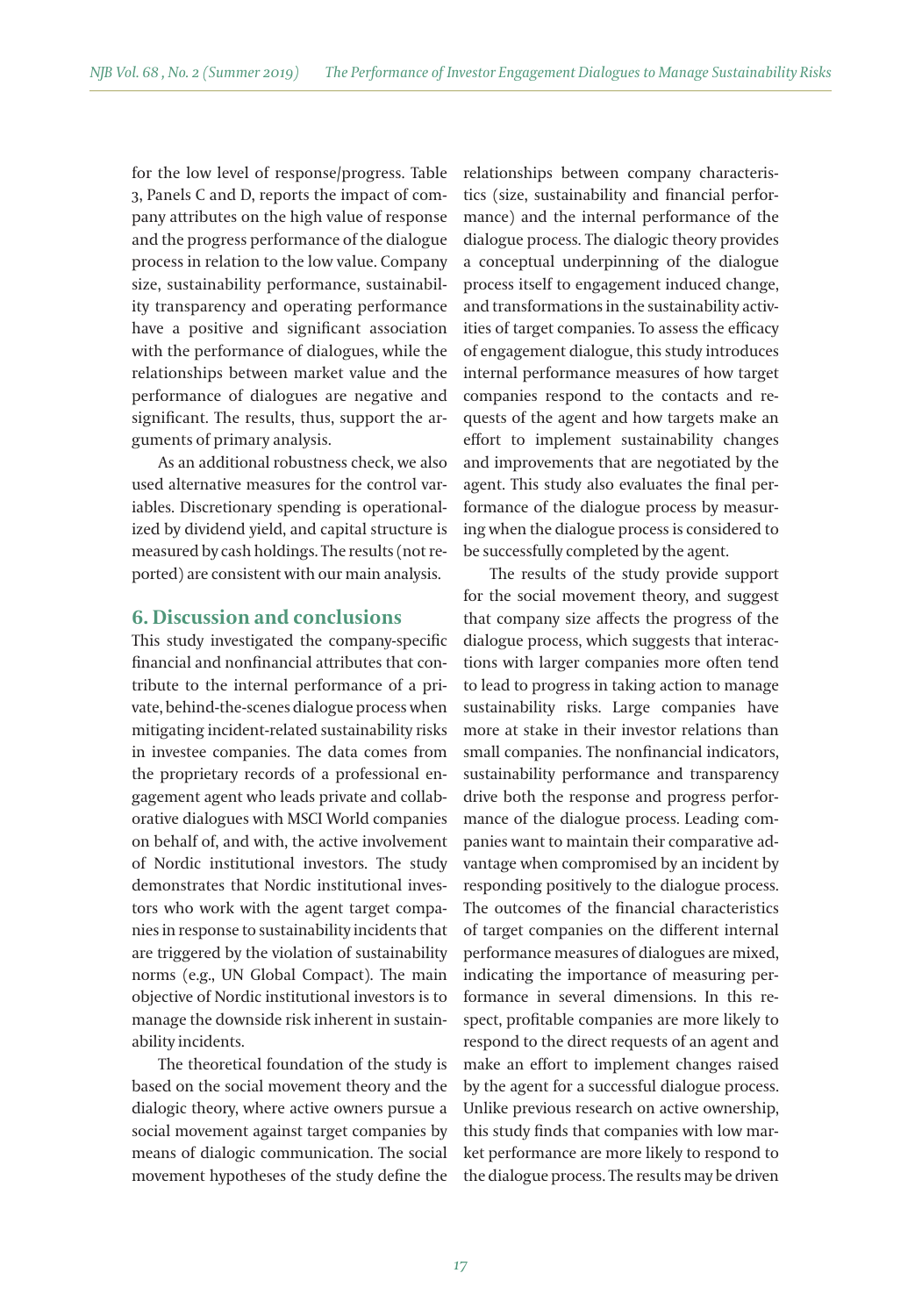by a recent sustainability incident that triggers investors to enter into dialogue with the company in order to improve market value.

This paper seeks to advance research in the accounting and governance literature by introducing the different internal performance measures used by the agent in the engagement process to influence the sustainability practices of target companies. Past studies have mainly provided evidence of post-dialogue changes in the financial and sustainability performance of successful, completed negotiations at company level (Dimson et al., 2015; Bauer et al., 2014; Hoepner et al., 2018; Barko et al., 2018). The paper unfolds what a successful dialogue process means, and demonstrates that the internal performance of the dialogue process varies because target companies have different financial and nonfinancial potentials to meet the demands of active owners. The paper also contributes to our knowledge of the internal efficacy of the agent-driven dialogue process in relation to unexpected sustainability incidents. Finally, this paper shows that the performance of the dialogue process related to sustainability risks can be understood and addressed via social movement theory and dialogic theory. It extends the primary economic perspective deployed by scholars with respect to the motivational factors of improved sustainability performance of companies, such as financial benefits in the form of reduced costs, increased efficiency and better reputation (Lisi, 2015; Dimson et al., 2015; Bauer et al., 2014; Hoepner et al., 2018; Barko et al., 2018). By translating dialogic theory into the potential of a two-way hidden dialogue for managing sustainability risks, this empirical paper complements research by Grafton and Mundy (2017),Caglido and Ditillo (2012), Afreen and Kumar (2016) and Murray et al. (2010), which provides a view of the benefits and risks of inter-company informal interactions (relational contracts) and an interactive, collaborative process involving companies and stakeholders. The study also has practical implications for investors when targeting global companies, by demonstrating the role the financial and nonfinancial profiles of the companies have on a successful engagement process.

The conclusions of the study are relevant for Nordic institutional investors who use the Engagement Forum in a collaboration led by the agent to engage with companies regarding sustainability incidents. The relevance of the specific Nordic engagement approach can, however, be extended to other commercial parties and asset managers that provide engagement services, particularly in Europe. The present study is limited to a relatively small number of dialogues from a proprietary dataset that have been evaluated by the agent in relation to their response and progress measures.

## **References**

- Afreen, S. & Kumar, S. (2016). Between a rock and hard place: The dynamics of stakeholder interactions influencing corporate sustainability practices. *Sustainability Accounting, Management and Policy Journal* 7:3, 350-375.
- Barko, T., Cremers, M., & Renneboog, L. (2018). Shareholder engagement on Environmental, Social and Governance Performance. Discussion Paper. Tilburg, Center for Economic Research.
- Bauer, R., Moers F., & Viehs M. (2015). Who withdrawal shareholder proposal and does it mater? An analysis of sponsor identity and pay practices. *Corporate Governance: An International Review* 23:6, 472–488.
- Bauer, R., Clark, G.L., & Viehs, M. (2014). The Geography of Shareholder Engagement: Evidence from a Large British Institutional Investor. *SSRN Working Paper*, Maastricht University School of Business and Economics, Maastricht University, Maastricht, 31 May.

Bebbington, J., Brown, J., Frame B., & Thomson, I. (2007). Theorizing engagement: The potential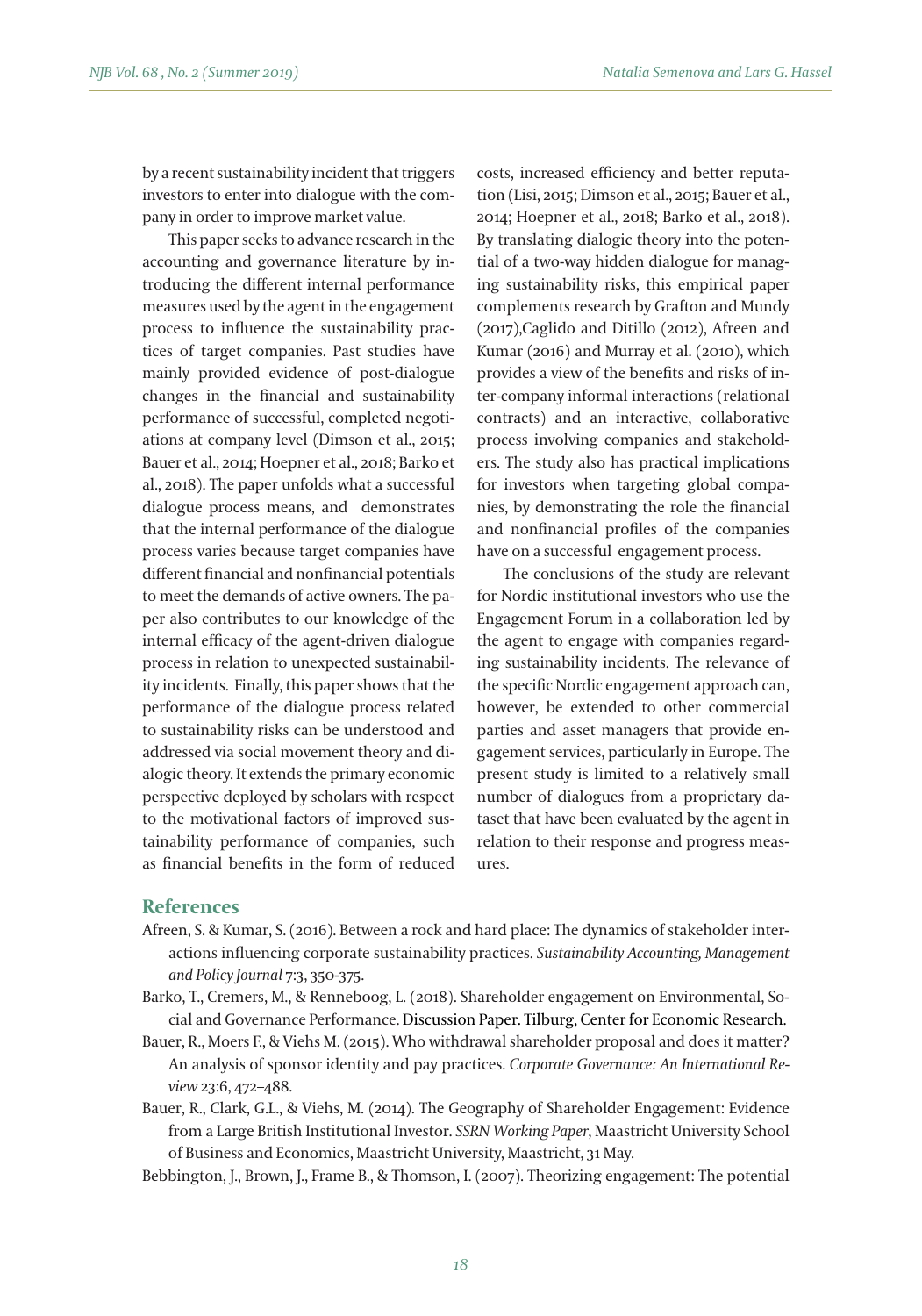of a critical dialogic approach. *Accounting, Auditing and Accountability Journal* 20:3, 356-381.

- Brav, A., Jiang, W., Partnoy, F., & Thomas, R. (2008). Hedge fund activism, corporate governance, and firm performance. *Journal of Finance* 63, 1729–1775.
- Brown, N. & Deegan, C. (1998). The public disclosure of environmental performance information—A dual test of media agenda seting theory and legitimacy theory. *Accounting and Business Research* 29:1, 21–41.
- Caglio, A. & Ditillo, A. (2012). Opening the black box of management accounting information exchanges in buyer-supplier relationships. *Management Accounting Research* 23, 61–78.
- Cameron, C. & Trivedi, P. (2005), *Microeconometrics, Methods and Applications*, New York: Cambridge University Press.
- Campbell, C., Gillan S., & Niden, C. (1999). Current perspectives on shareholder proposals: Lessons from the 1997 proxy season. *Financial Management* 28:1, 89–98.
- Clark, C., Bryant, A., & Griffin, J. (2017). Firm engagement and social issue salience, consensus, and contestation. *Business and Society* 56:8, 1136–1168.
- Cranenburgh, K., Arenas, D., Arenas, D., Goodman, J., & Louche, C. (2014). Religious organizations as investors: A Christian perspective on shareholder engagement. *Society and Business Review*  9:2, 195–213.
- David, P., Bloom, M., & Hillman, A., (2007). Investor activism, managerial responsiveness, and corporate social performance. *Strategic Management Journal* 28, 91–100.
- Deegan, C., Rankin, M., & Tobin J. (2002). An examination of the corporate social and environmental disclosure of BHP from 1983–1997. A test of legitimacy. *Accounting, Auditing and Accountability Journal* 15:3, 312–343.
- Deegan, C., Rankin, M., & Voght, P. (2000). Firms' disclosure reactions to major social incidents: Australian evidence. *Accounting Forum* 24:1, 101–130.
- Den Hond, F. & de Bakker, F. (2007). Ideologically motivated activism: How activist groups influence corporate social change activities. *Academy of Management Review* 32:3, 901–924.
- Dhaliwal, D., Radhakrishanan, S., Tsang, A., & Yang, Y. (2011). Voluntary nonfinancial disclosure and the cost of equity capital: The initiation of corporate social responsibility reporting. *The Accounting Review* 86:1, 59–100.
- Dimson, E., Karakas, O., & Li, X. (2015). Active ownership. *Review of Financial Studies* 28:12, 3225– 3268
- Eesley, C. & Lenox, M. J. (2006). Firm responses to secondary stakeholder action. *Strategic Management Journal* 27:8, 765–781.
- Eurosif (2016). *European SRI Study.* Available at: htp://www.eurosif.org/wp-content/uploads/2016/11/SRI-study-2016-HR.pdf (accessed 4 January 2018).
- Eurosif (2013). *Shareholder Stewardship: European ESG Engagement Practices.* Available at: htp:// www.eurosif.org/wp-content/uploads/2014/06/eurosif-report-shareholder-stewardship.pdf (accessed 4 January 2018).
- Ferraro, F. & Beunza, D. (2014). Why talk? A process model of dialogue in shareholder engagement. *SSRN Working Paper*, IESE Business School, University of Navarra, Barcelona, March 26.
- Gifford, G. (2010). Effective shareholder engagement: The factors that contribute to shareholder salience. *Journal of Business Ethics* 92, 79–97.
- Gillan, S. & Starks, L. (2000). Corporate governance proposals and shareholder activism. The role of institutional investors. *Journal of Financial Economics* 57:2, 275–305.
- Gillan, S. & Starks, L. (2003). Corporate governance, corporate ownership, and the role of institutional investors: A global perspective. *Journal of Applied Science* 13, 4–22.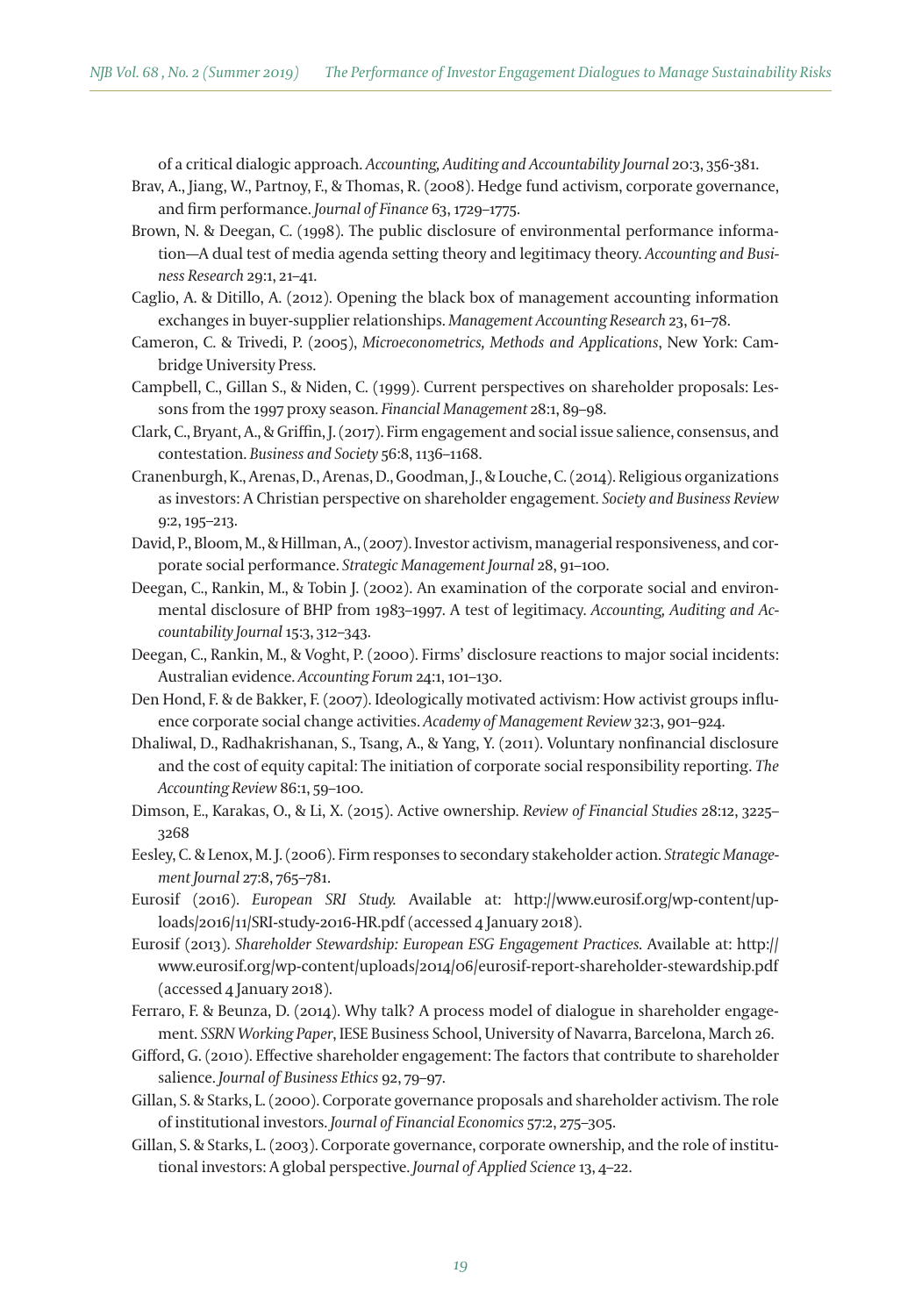- Goldstein M. (2014). *Defining engagement: An update on the evolving relationship between shareholders, directors and executives.* Investor Responsibility Research Center Institute. Available at: htps://irrcinstitute.org/wp-content/uploads/2015/09/engagement-between-corporations-and-investors-at-all-time-high1.pdf (accessed 4 January 2018).
- Gond, J-P. & Piani, V. (2012). Enabling institutional investors' collective action: The role of the Principles for Responsible Investment Initiative. *Business and Society* 52:1, 64–104.
- Goodman, J. & Arenas, D. (2015). Engaging ethically: A discourse ethics perspective on social shareholder engagement. *Business Ethics Quarterly* 25:2, 163–189.
- Goodman, J., Louche, C., Van Cranenburgh, K., & Arenas, D. (2014). Social shareholder engagement: The dynamics of voice and exit. *Journal of Business Ethics* 125, 193–210.
- Goranova, M. & Ryan, L. (2014). Shareholder activism: A multidisciplinary review. *Journal of Management* 40:5, 1230–1268.
- Goranova, M., Abouk, R., Nystrom, P., & Ehsan, S. (2017). Corporate governance antecedents to shareholder activism: A zero-inflated process. *Strategic Management Journal* 38:2, 415–435.
- Grafton, J. & Mundy, J. (2017). Relational contracting and the myth of trust: Control in a co-operative seting. *Management Accounting Research* 36, 24–42.
- Grewal, J., Serafeim, G., & Yoon, A. (2016). Shareholder activism on sustainability issues. *SSRN Working Paper,* Harvard Business School, Harvard University, Boston, July 6.
- Guenster, N., Derwall, J., Bauer, R., & Koedijk, K. (2011), The economic value of corporate eco-efficiency. *European Financial Management* 17:4, 679–704.
- Haigh, M. & Hazelton, M. (2004). Financial markets: A tool for social responsibility. *Journal of Business Ethics* 52:1, 59–71.
- Hair, J., Black W., Babin, B., & Anderson, R. (2014) *Multivariate data analysis*. Essex: Pearson Education.
- Heath, R. L. (2006). Onward into more fog: Thoughts on public relations' research directions. *Journal of Public Relations Research* 18:2, 93–114.
- Hoepner, A., Oikonomou, I., Sautner, Z., Starks, L.T., and Zhou, X.Y. (2018). ESG shareholder engagement and downside risk. *SSRN Working Paper*, the Smurfit Graduate Business School & Quinn School of Business, University College Dublin, Dublin, January.
- Judge, W., Gaur, A., & Muller-Kahle, M. (2010). Antecedents of shareholder activism in target firms: Evidence from a multi-country study. *Corporate Governance: An International Review* 18:4, 258–273.
- Kiernan, M. (2007). Universal owners and ESG: Leaving money on the table? *Corporate Governance: An International Review* 15:3, 478–485.
- Kruger, P. (2015). Corporate goodness and shareholder wealth. *Journal of Financial Economics* 115, 304–329.
- Lee, M-D., & Lounsbury, M. (2011). Domesticating radical rant and rage: An exploration of the consequences of environmental shareholder resolutions on corporate environmental performance. *Business and Society* 50:1, 155–188.
- Lekvall, P. (2018). The Nordic way of corporate governance. *Nordic Journal of Business* 67:3-4, 164- 182.
- Lisi, I. (2015). Translating environmental motivations into performance: The role of environmental performance measurement systems. *Management Accounting Research* 29, 27–44.
- Logsdon, J. & Buren, H. (2009). Beyond the proxy vote: Dialogues between shareholder activists and corporations. *Journal of Business Ethics* 87:1, 353–365.
- McDonnell, M-H. King, B., & Soule, S. (2015). A dynamic process model of private politics: Activist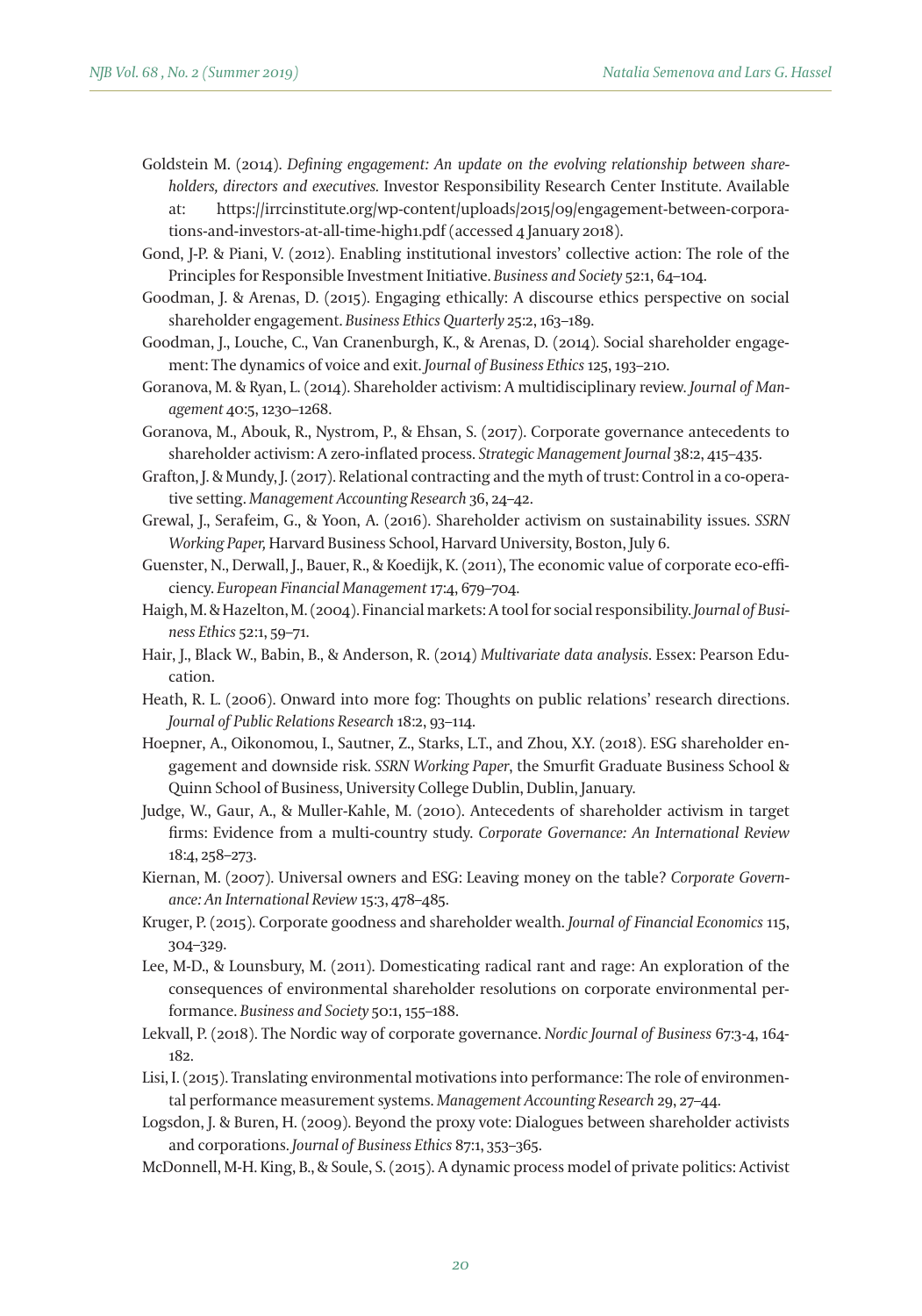targeting and corporate receptivity to social challenges. *American Sociological Review* 80:3, 654–678.

- McLaren, D. (2004). Global Stakeholders: Corporate accountability and investor engagement. *Corporate Governance: An International Review* 12:2, 191–201.
- Monks, R., Miller, A., & Cook J. (2004). Shareholder activism on environmental issues: A study of proposals at large US corporations (2000-2003). *Natural Resources Forum* 28, 317–330.
- Murray, A., Haynes, K., & Hudson, L.J. (2010). Collaborating to achieve corporate social responsibility and sustainability?: Possibilities and problems. *Sustainability Accounting, Management and Policy Journal* 1:2, 161-177.
- Pacheco, D. & Dean, T. (2015). Firm responses to social movement pressures: A competitive dynamics perspective. *Strategic Management Journal* 36, 1093–1104.
- Petersen, M. A. (2009). Estimating standard errors in financial panel data sets: Comparing approaches. *Review of Financial Studies* 22:1, 435–480.
- Poulsen T., Strand, T., & Thomsen, S. (2010). Voting power and shareholder activism: A study of Swedish shareholder meetings. *Corporate Governance: An International Review* 18:4, 329–343.
- PRI (2017). *Principles for Responsible Investments. PRI reporting framework. Main definitions 201*8. Available at: htps://reporting.unpri.org/notes/DOC-2012/ (accessed 28 December 2017).
- PRI (2016). *Principles for Responsible Investments.* International call for research. Examining factors of success for investor-company engagement on environmental, social and corporate governance (ESG) issues. Available at: htps://www.unpri.org/download\_report/17475 (accessed 28 December 2017)
- Proffit, W. & Spicer, A. (2006). Shaping the shareholder activism agenda: Institutional investors and global social issues. *Strategic Organization* 4:2, 165–190.
- Rehbein, K., Waddock, S., & Graves, S. (2004). Understanding shareholder activism: Which corporations are targeted? *Business and Society* 43:3, 239–269.
- Rehbein K., Logsdon J., & Van Buren H. (2013). Corporate responses to shareholder activists: Considering the dialogue alternative. *Journal of Business Ethics* 112, 137–154.
- Reid, E. & Toffel, M. (2009). Responding to public and private politics: Corporate disclosure of climate change strategies. *Strategic Management Journal* 30, 1157–1178.
- Robeco (2017). Active ownership. Using shareholder rights to maximize shareholder value. Available at: htps://www.robeco.com/docm/docu-brochure-governance-active-ownership.pdf (accessed 20 April 2018)
- Rojas, M., M'zali, B., Turcote, M-F., & Merrigan, P. (2009). Bringing about changes to corporate social policy through shareholder activism: Filers, issues, targets, and success. *Business and Society Review* 114:2, 217–252.
- Scholtens, B. & Sievänen, R. (2013). Drivers of socially responsible investing: A case study of four Nordic countries. *Journal of Business Ethics* 115, 605–616.
- Smith, M. P. (1996). Shareholder Activism by Institutional Investors: Evidence from CalPERS. *Journal of Finance* 51:1, 227–252.
- Starks, L., P. Venkat, & Zhu, Q. (2017). Corporate ESG Profiles and Investor Horizons. *Working Paper*. Austin, TX, University of Texas at Austin.
- Strand, R. (2014). Scandinavia can be inspiration for creating shared value. *Financial Times*. Retrieved from htps://www.ft.com/content/84bbd770-b34d-11e3-b09d-00144feabdc0 (accessed 20 April 2018).
- Strand, R. & Freeman, R. (2015). Scandinavian cooperative advantage: The theory and practice of stakeholder engagement in Scandinavia. *Journal of Business Ethics* 127, 65–85.